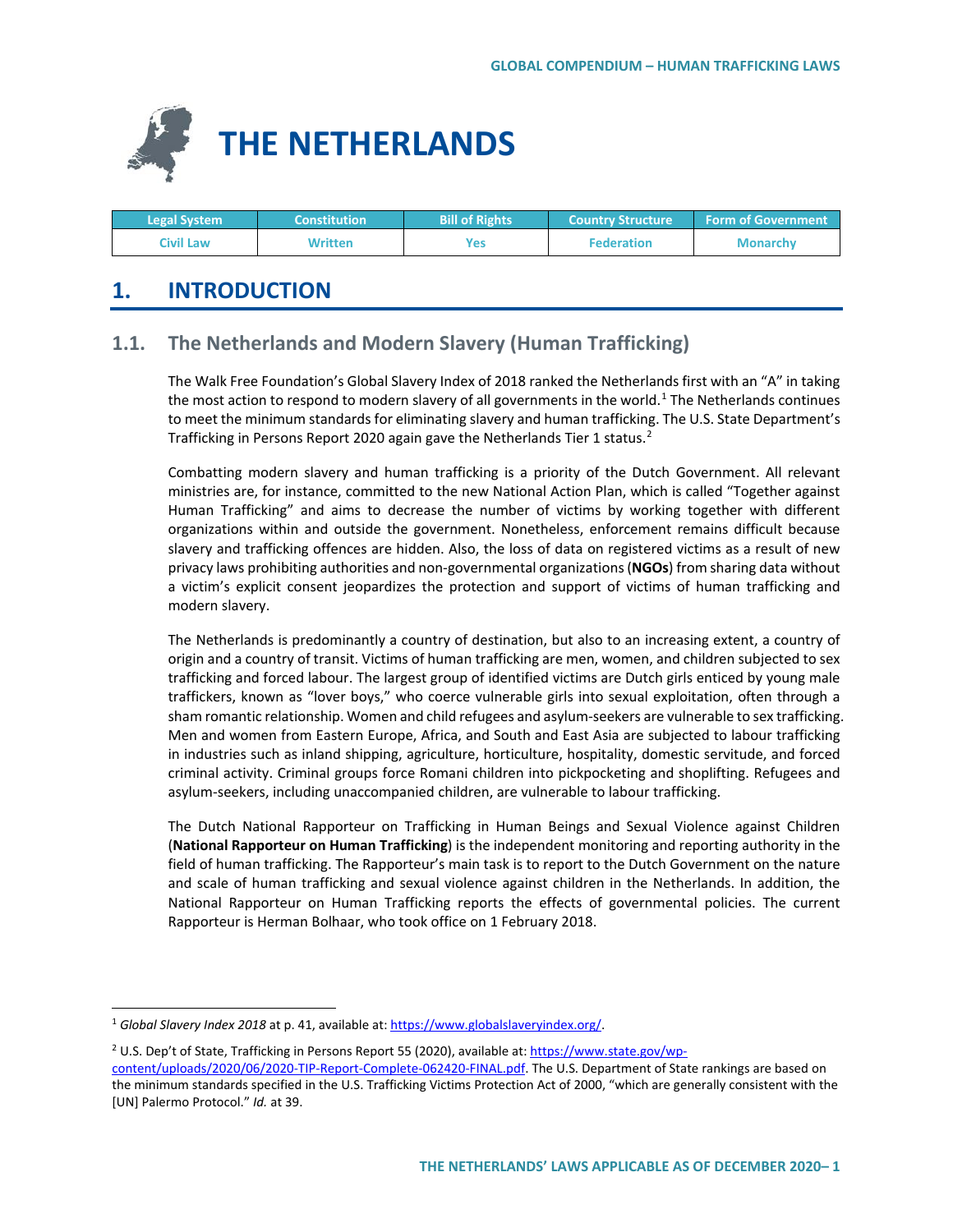# **1.2. The Netherlands' Policy and Legal Position**

As a member state of the European Union, the Netherlands has ratified and implemented many treaties, conventions, and directives against modern slavery, slavery-like conditions, human trafficking, and child labour. For example, the criminal offences for human trafficking are based on various international instruments and, therefore, must be interpreted in light of them.

European parliamentarians have called for binding EU-wide legislation to regulate business and human rights. The Netherlands is one of the first EU member states to introduce a regulation on business and child labour. The Dutch Child Labour Due Diligence Act, which is expected to enter into force in 2022, obliges private businesses to monitor their supply chains to hinder child labour.

According to the National Rapporteur on Human Trafficking, international research and cooperation are key to protecting victims effectively. The Netherlands shares investigative information with foreign investigative services to prevent the human trafficking activities of (international) criminal organizations.

# **2. OVERVIEW OF THE NETHERLANDS' LEGAL APPROACH TO COMBATING MODERN SLAVERY AND HUMAN TRAFFICKING**

# **2.1. The Netherlands' Regional and International Law Obligations**

## *2.1.1. Fundamental human rights*

As a Member State of the European Union, the Netherlands must abide by the directives and legal frameworks of both the European Union and the Council of Europe targeting human trafficking. This includes the European Convention for the Protection of Human Rights and Fundamental Freedoms (1950, revised in 2010) and the European Social Charter (1961, revised in 2006).

Most of the human rights treaties, to which the Netherlands is a party, are based on the Universal Declaration of Human Rights of the United Nations, which was signed in 1948. The Netherlands has signed and ratified many other conventions: the International Covenant on Civil and Political Rights (1966), the International Covenant on Economic, Social and Cultural Rights (1966), the International Convention on the Elimination of All Forms of Racial Discrimination (1972), the Convention on the Elimination of All Forms of Discrimination against Women (1979), the Convention against Torture and Other Cruel, Inhuman or Degrading Treatment or Punishment (1989), the Convention on the Rights of the Child (2002), and the International Convention for the Protection of All Persons from Enforced Disappearance (2011). The Netherlands is also a party to the United Nations Convention Against Transnational Organized Crime and its Protocols.

## *2.1.2. Slavery and trafficking*

In addition to the treaties and conventions just mentioned in Section 2.1.1. that prohibit slavery and trafficking, the Netherlands has signed and ratified a number of other treaties, conventions, and protocols: the International Labour Organization (**ILO**) Convention No. 109 on the Abolition of Forced Labour (1957), the ILO Convention No. 182 on the Worst Forms of Child Labour (1999), the Protocol on the Sale of Children, Child Prostitution and Child Pornography (2000), the Convention on the Rights of the Child (1990), the Protocol to Prevent, Suppress and Punish Trafficking in Persons, Especially Women and Children (2000) (**UN-Palermo Protocol**), the Directive 2011/36/EU of the European Parliament and of The Council on preventing and combating trafficking in human beings and protecting its victims (2011) (**Directive 2011/36/EU**), and the Council of Europe Convention on Action against Trafficking in Human Beings (2005) (**Warsaw Convention**).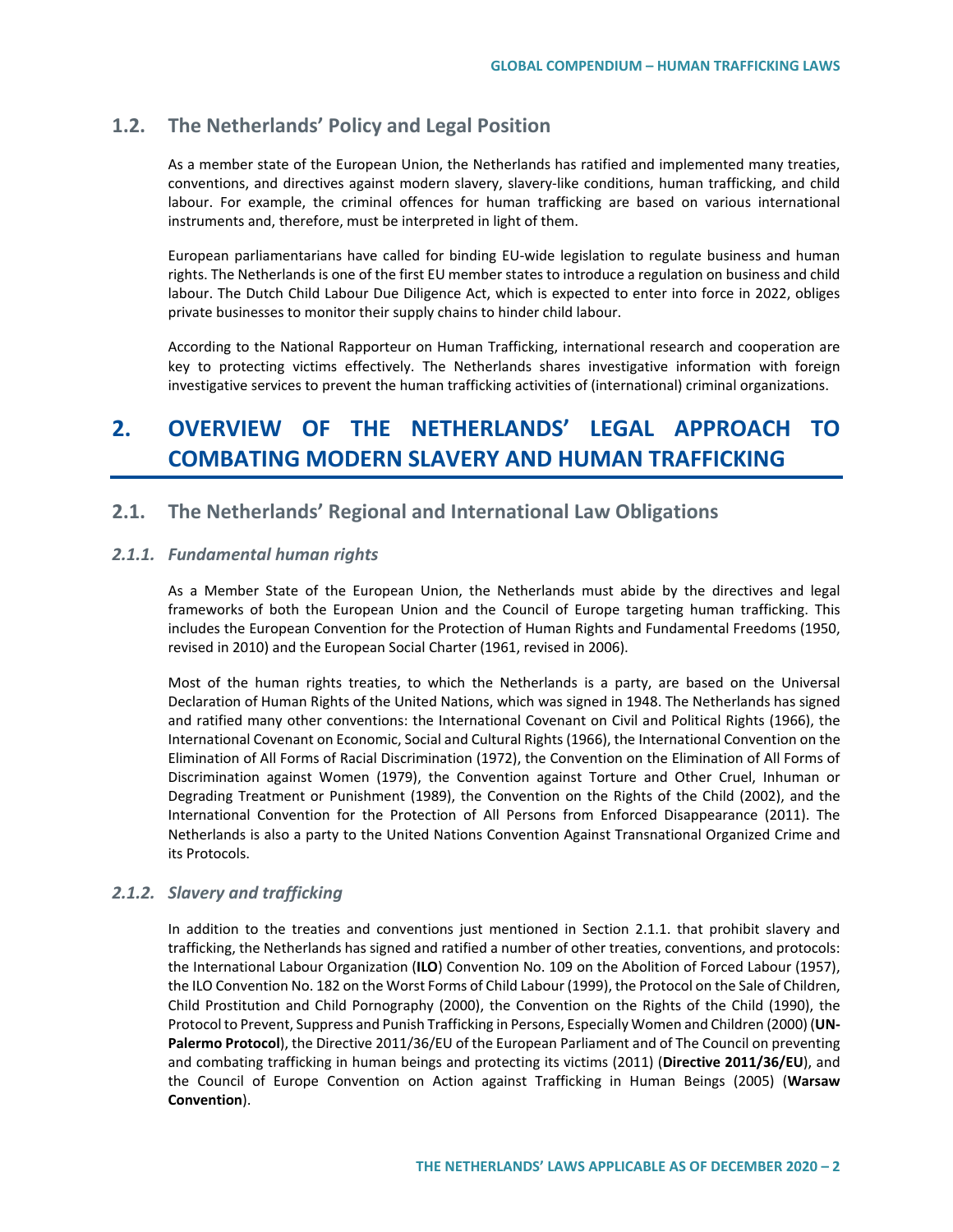## *2.1.3. Effect under the Netherlands' law*

After Parliament's approval and official publication, "self-executing" obligations under international instruments have an automatic force of law according to article 93 of the Dutch Constitution. Treaty-law is considered "self-executing" if the obligations of the relevant treaty provision are clear and binding without further additional legislation. On the basis of the Dutch Constitution, self-executing international law is ranked at the top of the hierarchy. Article 94 of the Constitution stipulates that all applicable statutory regulations in force, including the Constitution itself and the Kingdom's Charter, do not apply if they are contrary to self-executing international law.

# **2.2. Human Rights Protections Under The Netherlands' Law**

Chapter 1 of the Dutch Constitution sets forth fundamental rights. As indicated in Section 2.1.3., "selfexecuting" international instruments have automatic force of law after Parliament's approval and official publication. These include the Universal Declaration of Human Rights and other conventions listed in Section 2.1.1. The Dutch legal framework to protect human rights is thus the result of various national and international laws and conventions.

# **2.3. Criminalization of Modern Slavery**

The Dutch Criminal Code provides criminal offences for modern slavery and other forms of human trafficking. The federal government has the exclusive power to legislate criminal laws.

# **2.4. Supply Chain Reporting**

As set out in Section 4, the Netherlands has introduced the Child Labour Due Diligence Act, which is expected to enter into force mid-2022, and the submission of a legislative proposal on Responsible and Sustainable International Business that is likely to replace the Child Labour Due Diligence Act. Both laws oblige private businesses to verify their supply chains to prevent child labour. It is uncertain if and when this proposal will enter into force. The parliamentary support for the bill is low, and it is within the realm of expectation that the Dutch legislature will await European legislative initiatives instead of pursuing the proposal. The European Commission has already acknowledged the importance of supply chain monitoring in the fight against human trafficking, and it is currently preparing a legislative proposal on Sustainable Corporate Governance that will introduce mandatory human rights and environmental due diligence, including on risks linked to forced labour. The legislative proposal by the European Commission is expected in the fourth quarter of 2021.

# **2.5. Investigation, Prosecution, and Enforcement**

### *2.5.1. Investigation and prosecution of criminal offenses*

The Minister of Justice has overall responsibility for coordinating anti-trafficking policies, but a public prosecutor handles the investigation and prosecution of criminal offences. The public prosecutor is responsible for instructing the police in criminal cases and deciding whether to prosecute.

All courts and tribunals have specialized judges for human trafficking cases. The National Rapporteur on Human Trafficking recommended this measure following an extensive case law study of human trafficking cases. He found that case outcomes varied widely and concluded that greater judicial knowledge could improve legal certainty in these delicate matters.

In the Netherlands, local governments regulate legalized prostitution sectors and conduct anti-trafficking inspections of brothels. The police, local health authorities, the Labour Inspectorate, and fire prevention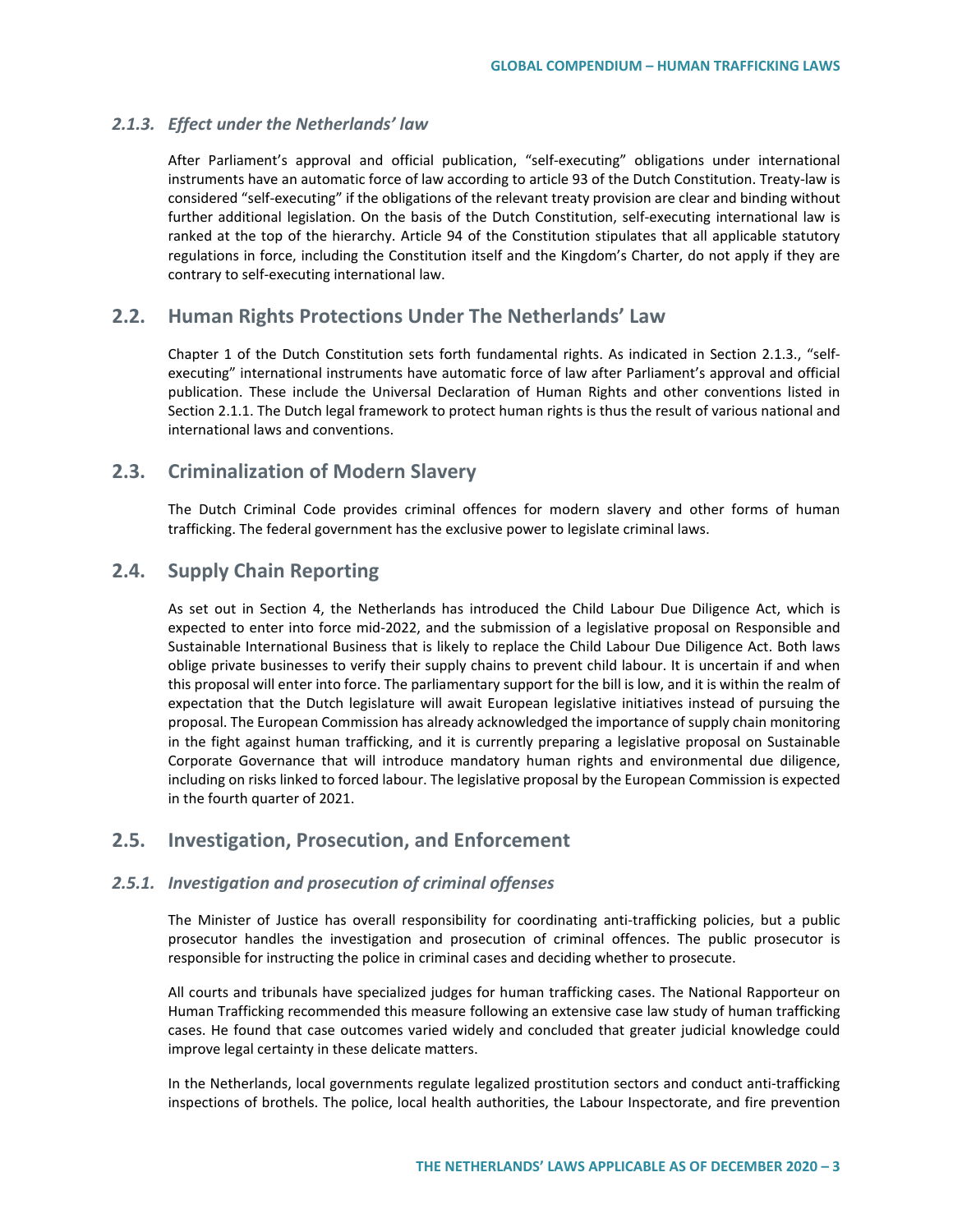authorities regularly inspect brothels. The Centre for Crime Prevention and Safety provide municipal front office staff, enforcement officers, and inspectors with training and guidance on recognition of and responses to suspected human trafficking.

### *2.5.2. Mutual assistance/international cooperation*

In line with the 2003 Action Plan of the Organization for Security and Co-operation in Europe, in 2013, the Netherlands established a National Referral Mechanism to coordinate assistance to victims of human trafficking. Furthermore, the Netherlands has adopted the "Together against Human Trafficking" program, which is an integrated program to tackle sexual exploitation, labour exploitation, and criminal exploitation.

In addition to law enforcement, the agencies involved include the Dutch Immigration and Naturalization Service (**IND**), the Repatriation and Departure Service under the Ministry of Justice, the National Rapporteur on Human Trafficking, the Task Force on Human Trafficking (an inspectorate under the Ministry of Social Affairs and Employment), the Royal Dutch Constabulary (a network of Regional Information and Expertise Centers), and CoMensha (the national expertise and coordination center for victims of human trafficking) which maintains a national register of trafficked persons and local governments.

The Warsaw Convention promotes international cooperation in the exchange of information amongst the member states of the European Union to combat human trafficking. The Warsaw Convention also obliges the Netherlands to coordinate national policies and actions against human trafficking, including through the establishment of specific coordinating bodies. For this purpose, the Netherlands established the Task Force on Human Trafficking. The Group of Experts on Action against Trafficking in Human Beings (**GRETA**) periodically evaluates the Netherlands' implementation of the Warsaw Convention.[3](#page-3-0)

GRETA acknowledged the progress made in the fight against human trafficking in a report published on 19 October 2018. It called on the Dutch authorities to increase its assistance for foreign victims of human trafficking. The Dutch Government immediately followed the recommendation to adopt a national action plan by implementing the program "Together against Human Trafficking."

During International Human Rights Day on 10 December 2019, Belgium, the Netherlands, and Luxembourg signed a declaration of intent to take further steps in the cooperation against human trafficking within the Benelux.

Refer to Section 8 for more information.

# **3. THE NETHERLANDS' FEDERAL CRIMINAL OFFENSES RELATING TO SLAVERY, SLAVERY-LIKE CONDITIONS, AND HUMAN TRAFFICKING**

# **3.1. Overview of Criminal Offenses**

Title XVIII of the Dutch Criminal Code targets offences against personal freedom.[4](#page-3-1) Article 273f of the Dutch Criminal Code is the central article for offences prohibiting human trafficking, reflecting a number of global and regional legal instruments, such as the UN Palermo-Protocol and implementation of Directive 2011/36/EU. The criminal offence for human trafficking and its definitions, therefore, should be interpreted in light of the objectives of the international instruments. The legislature has chosen to provide criminal offences for all forms of human trafficking, making Article 273f the Dutch Criminal Code's longest article.

<span id="page-3-0"></span> <sup>3</sup> [https://rm.coe.int/greta-2018-19-fgr-nld-en/16808e70ca.](https://rm.coe.int/greta-2018-19-fgr-nld-en/16808e70ca)

<span id="page-3-1"></span><sup>4</sup> In the Netherlands, only the federal government deals with offences prohibiting slavery and sexual servitude.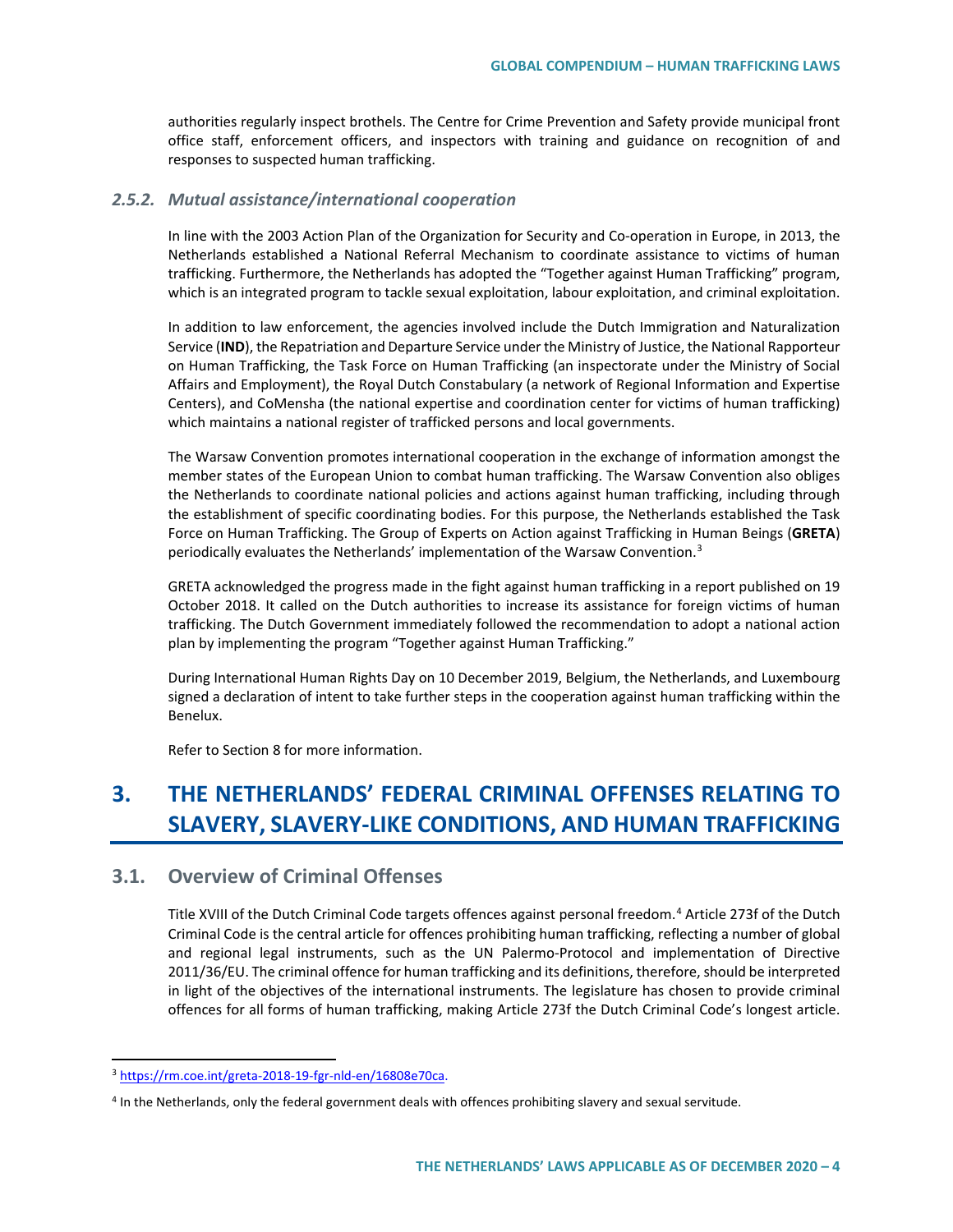The Dutch Criminal Code prescribes only a maximum for penalties of imprisonment and fines, both of which vary depending on the existence of aggravating circumstances.



# **3.2. Slavery Offenses Under the Criminal Code**

## *3.2.1. General*

The Dutch Criminal Code has included slavery offences since 1886. Article 274 prohibits the slave trade. However, this article is no longer applied or is scarcely applied in cases. Article 273f for human trafficking is better tailored to modern forms of exploitation and human trafficking, including slavery offences.

Article 250ter in the Dutch Criminal Code first penalized human trafficking in 1911. This article made it punishable to traffic and exploit women for prostitution. In 1927, this article was extended to make it a crime to exploit underage boys. In 1994, human trafficking became gender neutral, also recognizing men as victims. In 2000, profiting from human trafficking became a criminal offence and prostitution was legalized, provided that the prostitution was done voluntarily and the prostitutes were over 18 years old. The foundation for the current crime of human trafficking was laid in 2005 when article 273f of the Criminal Code was introduced and the definition of human trafficking was further extended. Human trafficking now includes exploitation of labour and services and unlawful trade of organs. In 2009, the legislature amended the human trafficking laws by increasing the maximum punishments.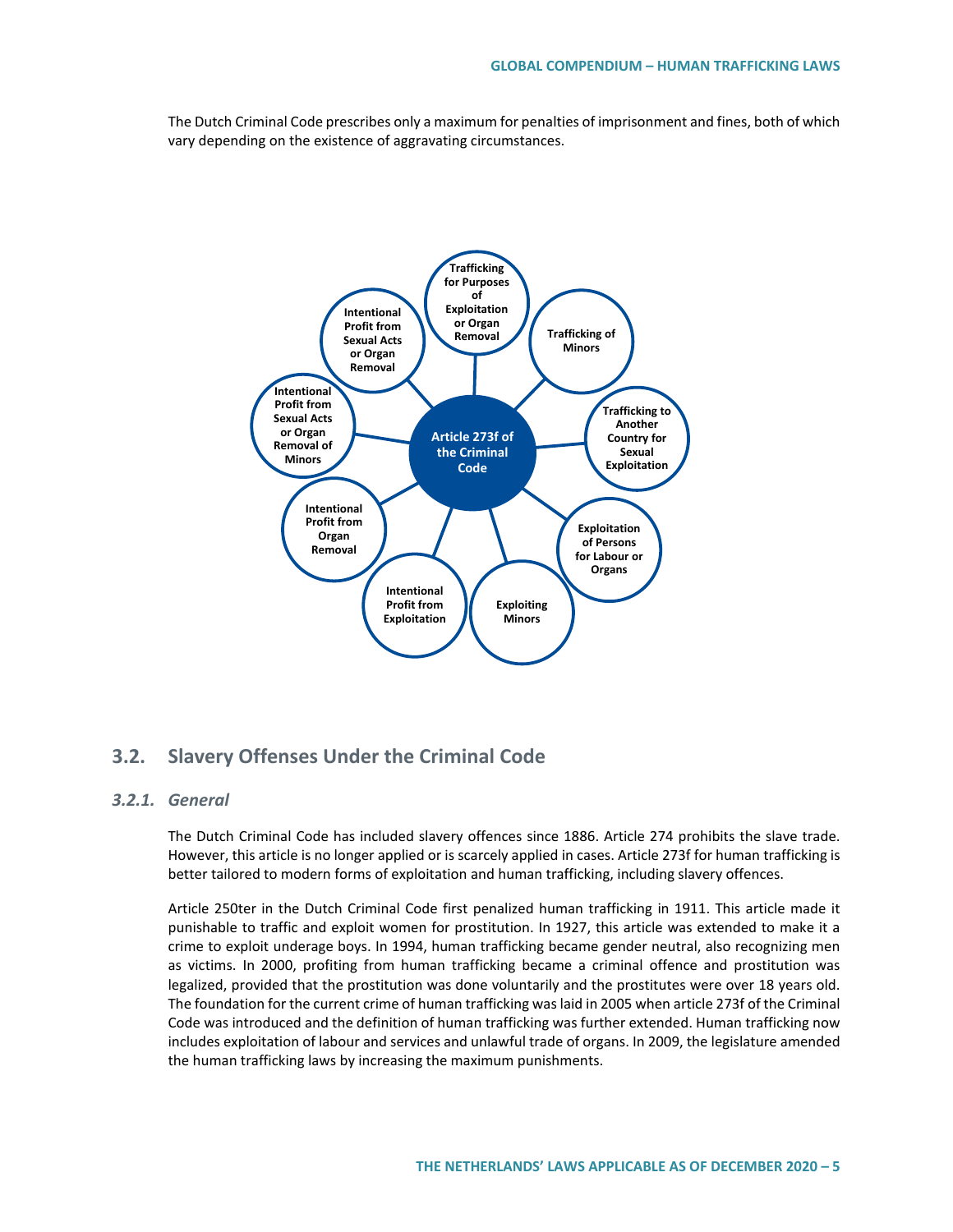The offences under article 273f, without any aggravating circumstances, are punishable by a maximum penalty of 12 years of imprisonment and a fifth category fine (EUR 87,000 in 2020).

| HUMAN TRAFFICKING PENALTIES IN THE<br><b>NETHERLANDS</b>                                                                                                                                                                                                               | <b>Duration of imprisonment</b> | <b>Amount of the fine</b>                                    |
|------------------------------------------------------------------------------------------------------------------------------------------------------------------------------------------------------------------------------------------------------------------------|---------------------------------|--------------------------------------------------------------|
| trafficking<br>offence<br>without<br>Human<br>aggravating circumstances                                                                                                                                                                                                | Maximum of 12 years             | Maximum fine is a fine in the<br>fifth category <sup>5</sup> |
| <b>Attempt</b>                                                                                                                                                                                                                                                         | Maximum of 12 years             | Maximum fine is a fine in the<br>fifth category              |
| <b>Aggravating circumstances:</b><br>(i) the offence was committed against a<br>person in<br>situation<br>minor<br>of<br>or a<br>vulnerability<br>(ii) the offence was accompanied<br>bv<br>violence<br>(iii) the offence was committed by two or<br>more perpetrators | Maximum of 15 years             | Maximum fine is a fine in the<br>fifth category              |
| The offence has caused grievous bodily<br>harm                                                                                                                                                                                                                         | Maximum of 18 years             | Maximum fine is a fine in the<br>fifth category              |
| The offence caused the victim's death or<br>was committed within the framework of a<br>criminal organization                                                                                                                                                           | Maximum of 30 years             | Maximum fine is a fine in the<br>fifth category              |

The definition of "trafficking in persons" in article 273f of the Criminal Code has the same meaning as that given in the UN-Palermo Protocol and Directive 2011/3[6](#page-5-1)/EU.<sup>6</sup> The definition, therefore, includes: the recruitment, transportation, transfer, harboring, or receipt of persons, by means of the threat or use of force, other forms of coercion, abduction, fraud, deception, abuse of power, or abuse of a position of vulnerability; or by means of giving or receiving of payments or benefits to achieve the consent of a person having control over another person, for the purpose of exploitation or removal of organs. Exploitation includes at least the exploitation of the prostitution of others or other forms of sexual exploitation, forced labour or services, including begging, slavery, practices similar to slavery, servitude, or the removal of organs.<sup>7</sup>

To make all forms of human trafficking punishable under this article, article 273f of the Criminal Code has been subdivided into 9 sub-clauses of criminal offences:

**Sub 1**: trafficking;

**Sub 2**: trafficking of a minor;

**Sub 3**: trafficking across the border for sexual services;

**Sub 4**: exploitation;

**Sub 5**: exploitation of a minor;

<span id="page-5-0"></span> <sup>5</sup> EUR 87,000 in 2020.

<span id="page-5-1"></span><sup>6</sup> Article 3 UN-Palermo Protocol.

<span id="page-5-2"></span><sup>7</sup> Article 273f paragraph 2 CC.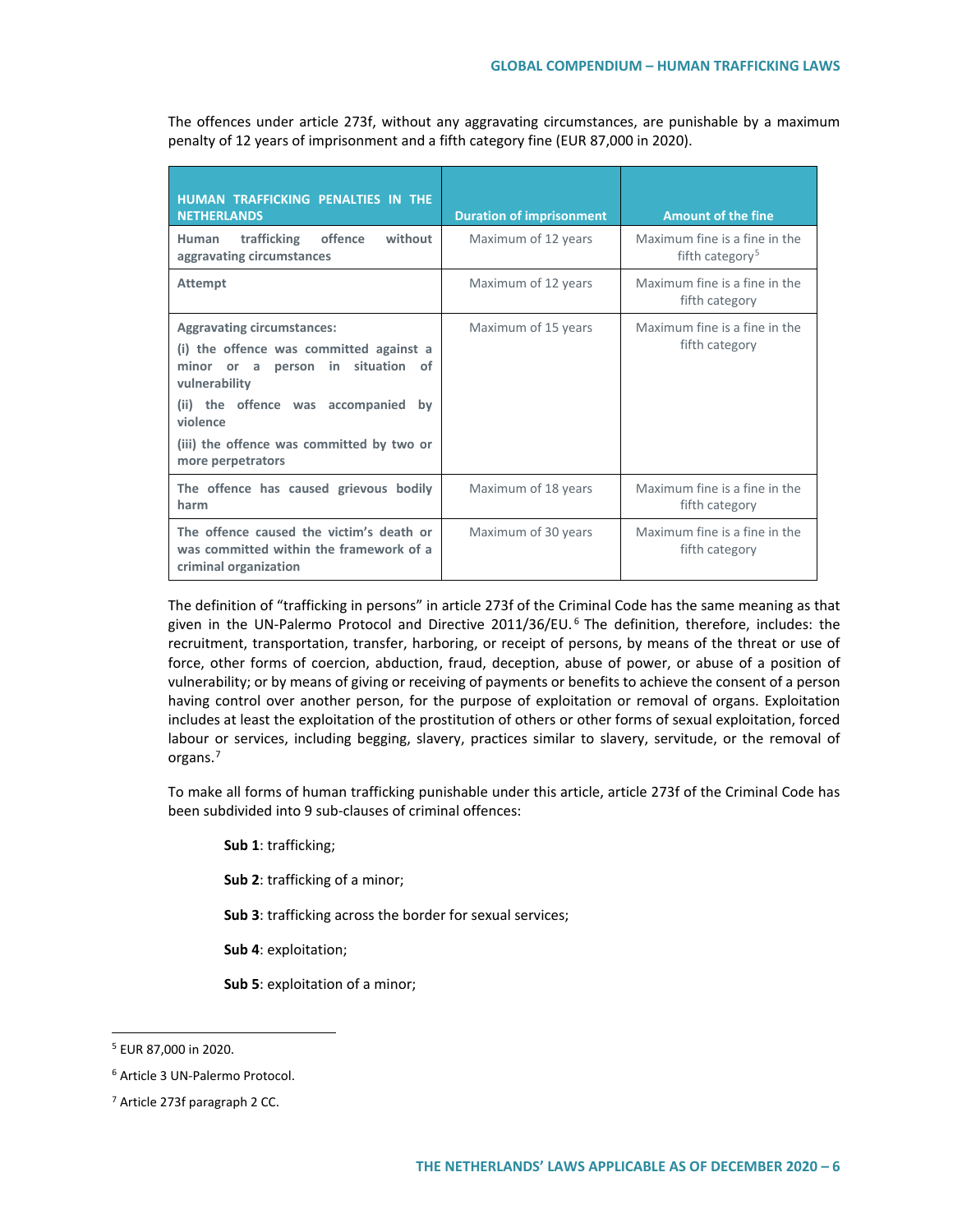**Sub 6**: intentional profiting from exploitation;

**Sub 7**: intentional profiting from forced organ removal;

**Sub 8**: intentional profiting from exploitation of minors;

**Sub 9**: intentional profiting from enforcing to donate proceeds.

Sub-clauses 2 to 9 are *leges specialis* of sub-clause 1. To be a violation, there must be (i) an act, (ii) coercion, (iii) the intention of trafficking or exploitation, and (iv) a causal link between the action and the coercion. The offences do not require the use of force or coercion against the victim; it can be used against another person to persuade the victim or to make the victim give in to the offender's will. Coercion is not required for actions aimed at a minor as meant in sub-clauses 2, 5, and  $8.8$  $8.8$  Coercion is also not required under sub-clause 3.<sup>[9](#page-6-1)</sup>

Under sub-clauses 6 to 9, it is a punishable act to profit from human trafficking, meaning that a person (i) deliberately benefits from and (ii) knows or reasonably expects they will profit from an act of human trafficking.

### *3.2.2. Extraterritorial application*

Based on article 2 of the Dutch Criminal Code, the Dutch Criminal Code applies when a person commits a punishable offence on Dutch soil. The committed offences punishable under article 273f may be crossborder. On the basis of the territory principle, the Netherlands has jurisdiction if a person also commits an offence in the Netherlands. Successive acts that take place inside and outside the Netherlands, including recruiting, can be an offence within the Netherlands.<sup>[10](#page-6-2)</sup>

With the implementation of Directive 2011/36/EU, the Dutch legislature has provided for unconditional jurisdiction whenever persons with Dutch nationality or foreigners who are residents of the Netherlands commit an offence punishable under article 273f.<sup>11</sup> Before this implementation, the Netherlands exercised this unconditional jurisdiction only if the victim was a minor.

The Dutch Criminal Code also applies to victims of human trafficking who have Dutch nationality or a permanent residence in the Netherlands, if the law in the country where the offender committed the violation punishes the act. $12$ 

# **3.3. Slavery-Like Offenses in the Netherlands' Legal Order**

### *3.3.1. Servitude*

The definition of trafficking in persons in article 273f of the Criminal Code includes servitude.

The Netherlands is a member of the Convention for the Protection of Human Rights and Fundamental Freedoms and is bound by decisions of the European Court of Human Rights. Article 4 of the Convention prohibits slavery and servitude. For the purposes of the Convention, "servitude" means an obligation to

<span id="page-6-0"></span> <sup>8</sup> Supreme Court January 28, 2020, ECLI:NL:HR:2020:122.

<span id="page-6-1"></span><sup>&</sup>lt;sup>9</sup> Supreme Court July 6, 1999, NJ 1999/701.

<span id="page-6-2"></span><sup>&</sup>lt;sup>10</sup> Supreme Court February 2, 2010, NJ 2010/89 enLower Court of Almelo July 11, 2008, LJNBD6969 (Sneep).

<span id="page-6-3"></span><sup>&</sup>lt;sup>11</sup> Article 7 of the Criminal Code.

<span id="page-6-4"></span><sup>12</sup> Article 5 of the Criminal Code.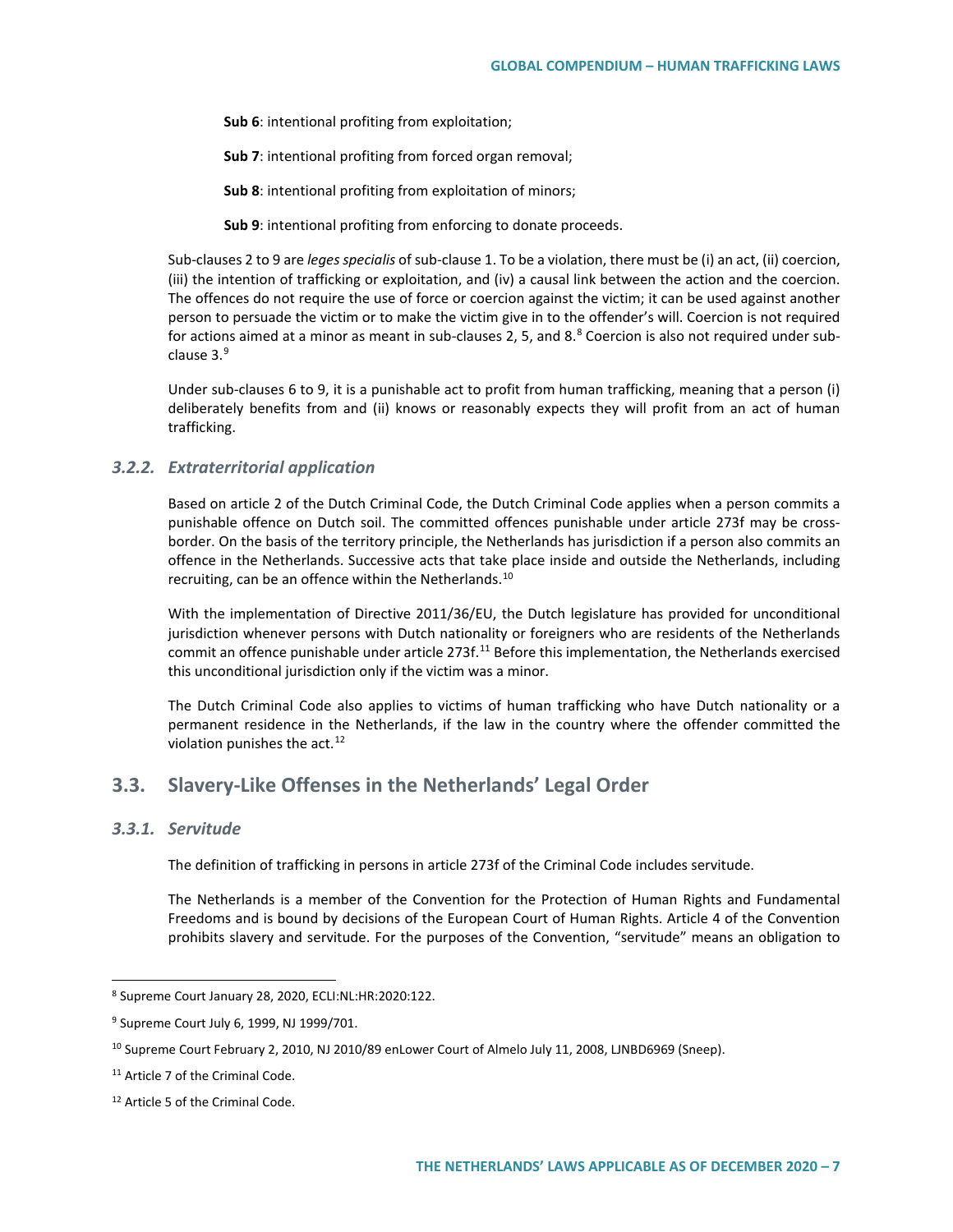provide services imposed by the use of coercion. It is related to the concept of slavery, as the cases *Seguin v. France* and *Siliadin v. France* conclude.

The Court noted that servitude is a specific form of forced or compulsory labour, or, in other words, "aggravated" forced or compulsory labour. In fact, the fundamental distinction between servitude and forced or compulsory labour within the meaning of article 4 of the Convention lies in the victims' feeling that their situation is permanent and unlikely to change.<sup>[13](#page-7-0)</sup>

The Dutch Supreme Court has ruled that there can be a declaration of human trafficking even though the exploitation did not violate the victim's fundamental rights described in article 4 of the Convention. The view that the offence of human trafficking can occur only if the offender's conduct violates article 4 of the Convention has no legal basis.[14](#page-7-1)

### *3.3.2. Forced labor*

The definition of trafficking in persons in article 273f of the Criminal Code includes forced labour.

To violate paragraph 1 sub 1 of article 273f, there must be (i) an act of forced labour, (ii) coercion, (iii) the intention of forcing labour, and (iv) a causal link between the forced labour and the coercion. This crime is punishable by a maximum penalty of 12 years of imprisonment and a fine of the fifth category (EUR 87,000 in 2020).

## *3.3.3. Deceptive recruiting for labor or services*

The definition of trafficking in persons under article 273f of the Criminal Code includes deceptive recruiting for labour or services.

To violate paragraph 1 sub 1, there must be (i) an act of deception, (ii) coercion, (iii) the intention of recruiting for labour or services, and (iv) a causal link between the recruiting and the coercion. This crime is punishable by a maximum penalty of 12 years of imprisonment and a fine of the fifth category (EUR 87,000 in 2020).

## *3.3.4. Early and forced marriage*

The Dutch Criminal Code does not have offences for early and forced marriages. However, Title XVIII of the Dutch Criminal Code has several articles that could pertain to early and forced marriage, depending on the specific circumstances:

- 273f for human trafficking offences;
- 279 and 280 for removal of a minor from parental authority;
- 281 for elopement;
- 282 and 282a for unlawful deprivation of liberty;
- 284 for coercion; or
- 285c for luring.

<span id="page-7-0"></span><sup>13</sup> [https://www.echr.coe.int/documents/guide\\_art\\_4\\_eng.pdf.](https://www.echr.coe.int/documents/guide_art_4_eng.pdf)

<span id="page-7-1"></span><sup>14</sup> Supreme Court March 29, 2016, ECLI:NL:HR:2016:529.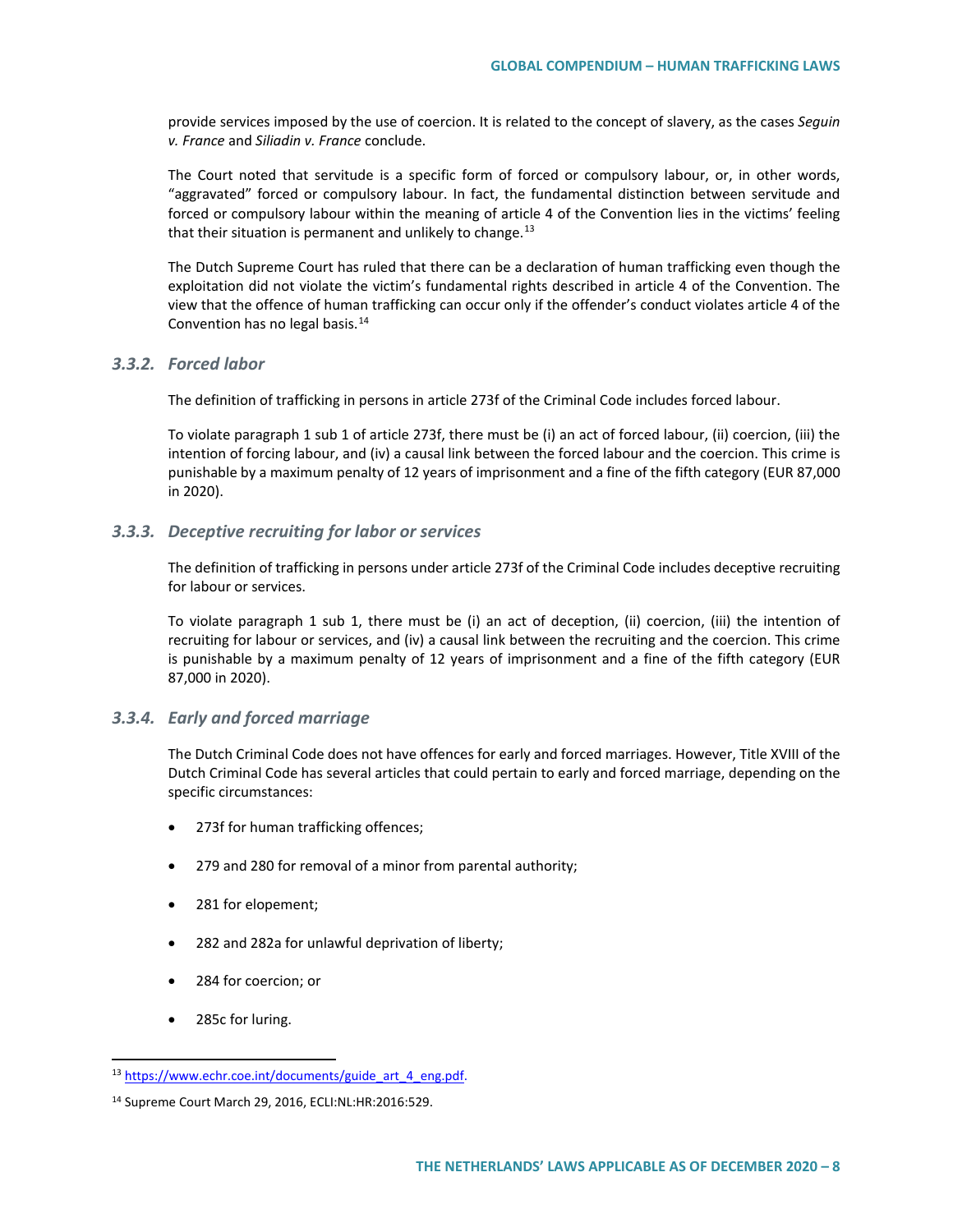In practice, the main basis for the criminal prosecution of forced marriage is the criminal offence for coercion embodied in article 284 of the Criminal Code. Offenders can be sentenced to a maximum of two years of imprisonment or a fourth category fine (EUR 21,750 in 2020). To constitute a violation, there must be (i) an unlawful act, situation, or defamation and (ii) an intention to force marriage.

Article 285c of the Criminal Code might apply to planning and organizing a forced marriage, as that article prohibits deliberately luring a person outside or into the Netherlands with the intention of forcing that person to enter into a marriage. It is considered luring when a person is induced to travel abroad under false pretenses. This includes any act that reasonably would induce a person to travel abroad, whereas if that act had not taken place or if the person had known the actual purpose of the journey, that person would not have travelled abroad. Other preparatory acts are not punishable. Offenders of luring can receive a maximum of one year of imprisonment or a third category fine (EUR 8,700 in 2020).

## *3.3.5. Debt bondage*

The Dutch Criminal Code does not have an offence for debt bondage. Nor is debt bondage included in the definition of article 273f of the Criminal Code. However, the legislature's broad definition of human trafficking in article 273f, when interpreted in light of international law, encompasses all forms of slavery offences. When the circumstances are not solely debt bondage, but qualify as forced labour, article 273f of the Criminal Code punishes the conduct. Refer to Section 3.3.2.

### *3.3.6. Any other relevant offenses*

The Netherlands has no other relevant slavery-like offences.

### *3.3.7. Extraterritorial application of the offenses*

Section 3.2.2. discusses the extraterritorial application of the offences of servitude (3.3.1.), forced labour (3.3.2.), deceptive recruiting for labour or services (3.3.3.), and debt bondage (3.3.5.).

For the offence of forced marriage (Section 3.3.4.), the extraterritorial application of article 284 of the Criminal Code is extended. Due to an amendment in 2013, the Dutch Criminal Code applies also to offenders with Dutch nationality or a permanent residence in the Netherlands, and there is no requirement that the act is a criminal offence in the country where the coercion (forced marriage) took place.<sup>[15](#page-8-0)</sup>

# **3.4. Human Trafficking/Smuggling-Related Criminal Offenses**

### *3.4.1. International and domestic trafficking/smuggling of people*

Article 197a of the Criminal Code penalizes human smuggling. Under the Dutch Criminal Code, human trafficking and human smuggling have different meanings. Human trafficking is a crime against personal freedom. The definition of human smuggling covers only assistance with illegal entry, transit, and residence. Therefore, article 197a is included in Title VIII of the Criminal Code that targets crimes against public authorities.

On 12 December 2000, the Netherlands signed the UN Protocol against the Smuggling of Migrants by Land, Sea and Air, concluded in New York on 15 November 2000, supplementing the Convention against Transnational Organized Crime, also concluded in New York on November 15, 2000 (**Protocol**). The Protocol entered into force on 28 January 2004. One of the Protocol's objectives is to align the criminal offence of human smuggling internationally.

<span id="page-8-0"></span> <sup>15</sup> Article 7 paragraph 2 sub e of the Criminal Code.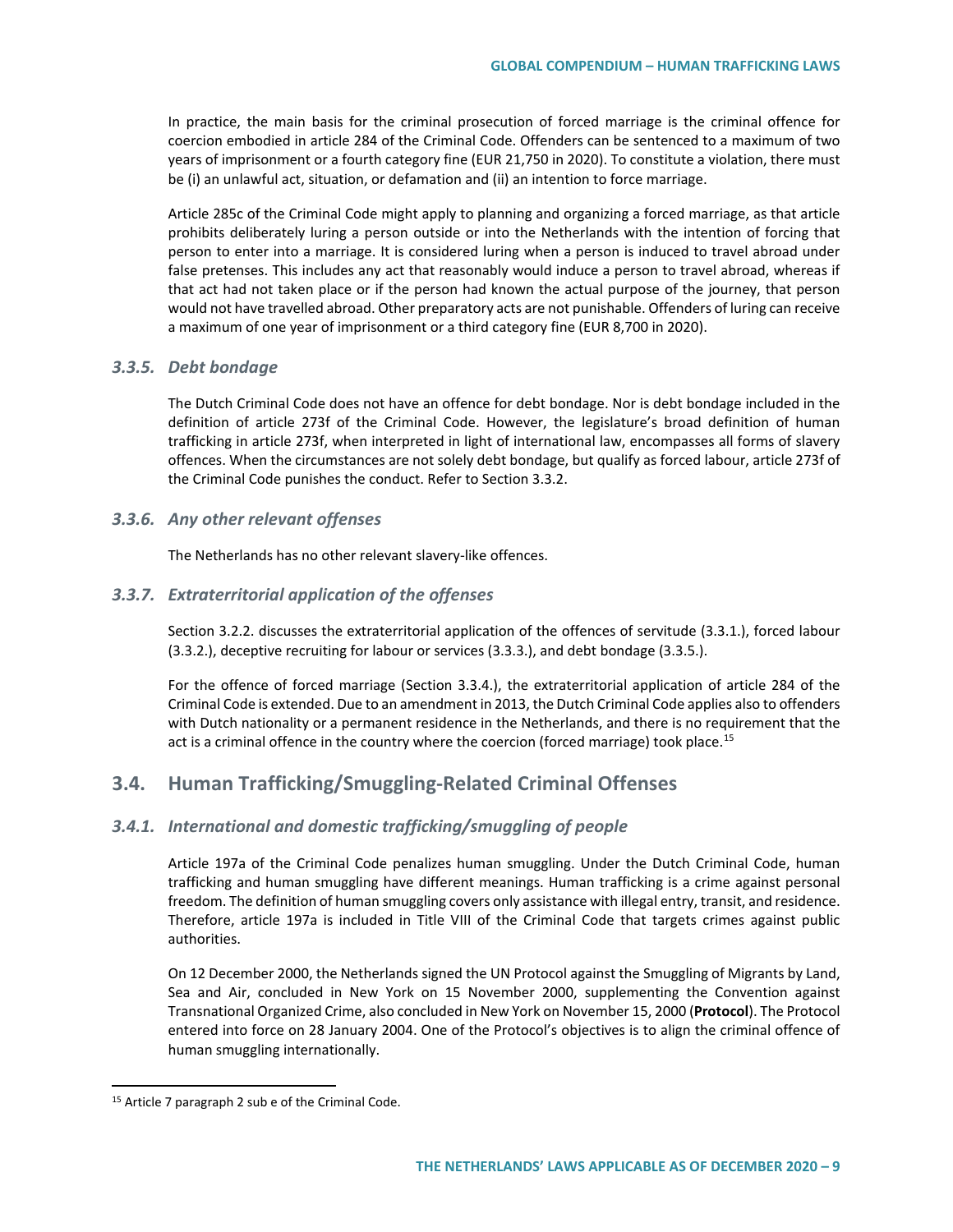Human smuggling without any aggravating circumstances is punishable by a maximum penalty of imprisonment of six years or a fifth category fine (EUR 87,000 in 2020). If a person exercising any office or profession committed the offence, then imprisonment not exceeding eight years or a fifth category fine will be imposed. A judge can disqualify that person from holding office or exercising a profession, and the court may decide to make this judgment publicly available. The maximum penalty of imprisonment is 10 years if the offender commits the offence as a profession or consistent practice or in cooperation with multiple persons.

| HUMAN TRAFFICKING PENALTIES IN THE<br><b>NETHERLANDS</b>                                                                                                                         | <b>Duration of imprisonment</b> | <b>Amount of the fine</b>                                     |
|----------------------------------------------------------------------------------------------------------------------------------------------------------------------------------|---------------------------------|---------------------------------------------------------------|
| smuggling<br>offence<br>without<br>Human<br>aggravating circumstances                                                                                                            | Maximum of 6 years              | Maximum fine is a fine in the<br>fifth category <sup>16</sup> |
| A person committed the offence in the<br>exercise of any office or profession                                                                                                    | Maximum of 8 years              | Maximum fine is a fine in the<br>fifth category               |
| <b>Aggravating circumstances:</b><br>the offence was committed as a<br>(i)<br>profession or consistent practice<br>(ii) the offence was committed by two or<br>more perpetrators | Maximum of 10 years             | Maximum fine is a fine in the<br>fifth category               |
| The offence has caused grievous bodily<br>harm                                                                                                                                   | Maximum of 15 years             | Maximum fine is a fine in the<br>fifth category               |
| The offence caused the victim's death                                                                                                                                            | Maximum of 18 years             | Maximum fine is a fine in the<br>fifth category               |

Assisting with entry or transit is punishable under paragraph 1 of article 197a. Assisting with providing residence is an offence under paragraph 2 and requires that the offender has a profit motive.

Paragraph 1 punishes (i) assisting another or providing another with opportunity, means, or intelligence (ii) in gaining entry into or transit through the Netherlands, another member state of the European Union, Iceland, Norway, or a state that has acceded to the Protocol (iii) when the offender knows or has serious reasons to suspect that such entry or transit is unlawful.

Paragraph 2 of article 197a of the Criminal Code requires a person who, (i) for profit purposes, (ii) assists another or provides another with opportunity, means, or intelligence (iii) in gaining residence in the Netherlands, another member state of the European Union, Iceland, Norway, or a state that has acceded to the Protocol, (iv) when the offender knows or has serious reasons to suspect that the residence is unlawful.

## *3.4.2. International and domestic trafficking in children*

Article 273f paragraph 1 sub 2 makes trafficking in children a crime.

When the victim is younger than 18 years old, no coercion is required to commit the crime. The act of trafficking in children carries a maximum penalty of 15 years and a fine of the fifth category (EUR 87,000 in 2020). The offender has the obligation to investigate the victim's age; therefore, the offender has no excuse for not knowing the victim's actual age.

<span id="page-9-0"></span> <sup>16</sup> EUR 87,000 in 2020.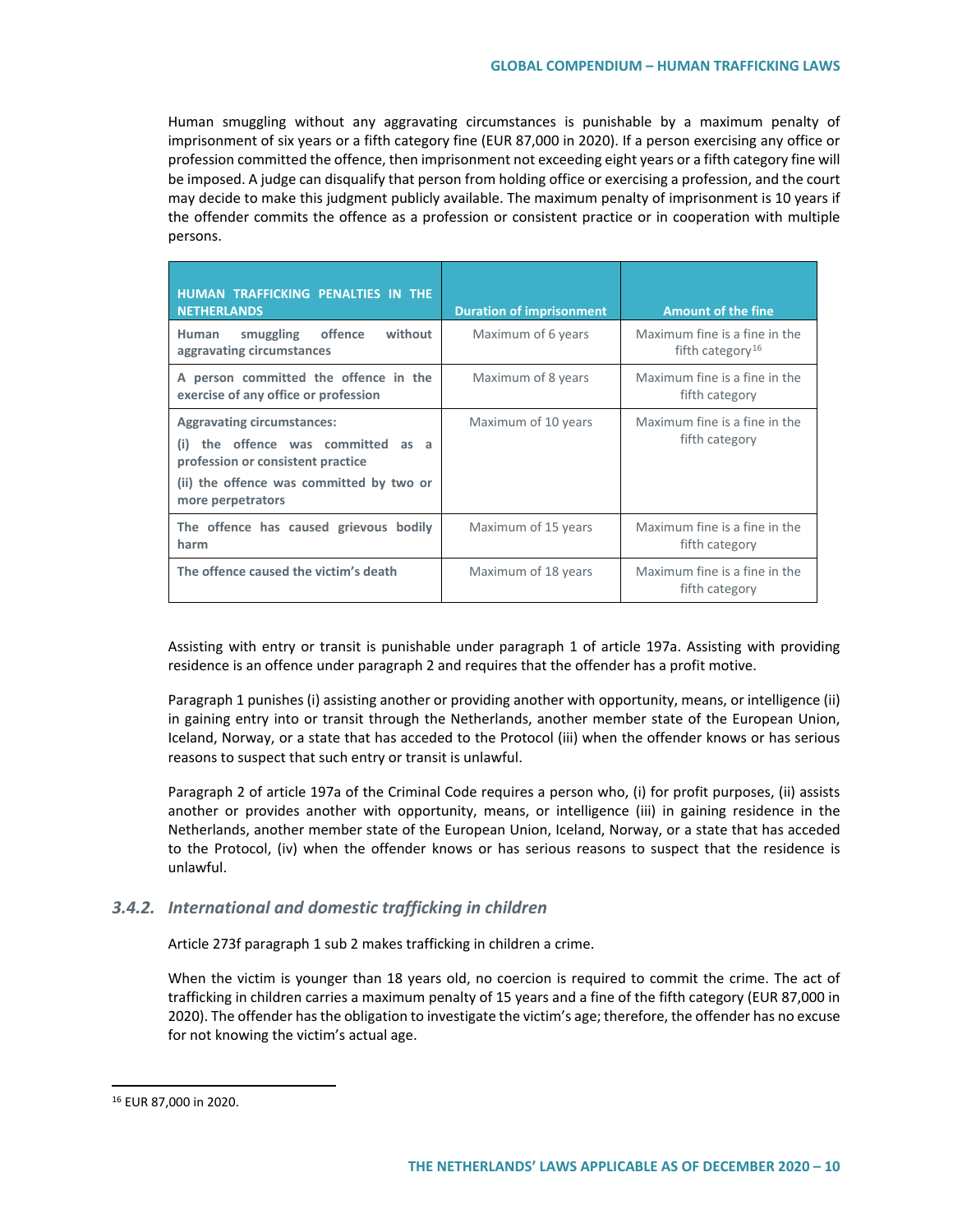### *3.4.3. Victim harboring*

The definition of trafficking a person in article 273f of the Criminal Code includes victim harbouring.

To violate sub-clause 1 of article 273f, there must be (i) an act of victim harbouring, (ii) coercion, (iii) the intention of victim harbouring, and (iv) a causal link between the victim harbouring and the coercion. This crime is punishable by a maximum penalty of 12 years of imprisonment and a fifth category fine (EUR 87,000 in 2020).

### *3.4.4. Extraterritorial application of human trafficking and smuggling offenses*

Refer to Section 3.2.2.

## *3.4.5. International and domestic organ trafficking*

Article 273f, paragraph 1, sub-clause 1 makes coerced organ trafficking a crime, and sub-clause 7 prohibits profiting from forced organ donation.

To violate sub-clause 1, there must be (i) an organ removal, (ii) coercion, (iii) the intention of the organ removal, and (iv) a causal link between the organ removal and the coercion. Taking the bodily harm of this offence into account, the maximum punishment for this crime is 18 years of imprisonment and a fifth category fine (EUR 87,000 in 2020).

A person violates sub-clause 7 when (i) the person deliberately benefits from and (ii) knows or reasonably suspects that the person will profit from a forced organ removal as described under sub-clause 1. The crime is punishable by a maximum penalty of 12 years of imprisonment and a fifth category fine (EUR 87,000 in 2020).

# **3.5. Online Exploitation of Children Offenses**

## *3.5.1. General*

Title XIV of the Dutch Criminal Code targets sexual offences, including crimes of online child exploitation. Articles 240b and 244-250 of Title XIV of the Criminal Code overlap with article 273f, as trafficking of children often involves (online) exploitation of children.

### *3.5.2. Child pornography material or child abuse material*

Article 240b of the Criminal Code punishes distributing, offering, openly displaying, manufacturing, importing, transiting, exporting, acquiring, and gaining access to child pornography by means of an automated work or using a communication service, including watching child pornography via the internet.

Child pornography is defined as an image or a data carrier containing an image of sexual behavior by a person who has apparently not reached the age of 18. The legislature intended a broad definition in which virtual child pornography (not involving real children) is included if it depicts a realistic scene. This offence without aggravating circumstances is punishable by a maximum penalty of four years of imprisonment or a fifth category fine (EUR 87,000 in 2020). The maximum penalty of imprisonment is eight years if the offender commits the offence as a profession or consistent practice.

# *3.5.3. Online grooming*

Articles 248a and 248e of the Criminal Code have recently been amended to improve and strengthen the detection and prosecution of digital crimes. Article 248a punishes any person who deliberately induces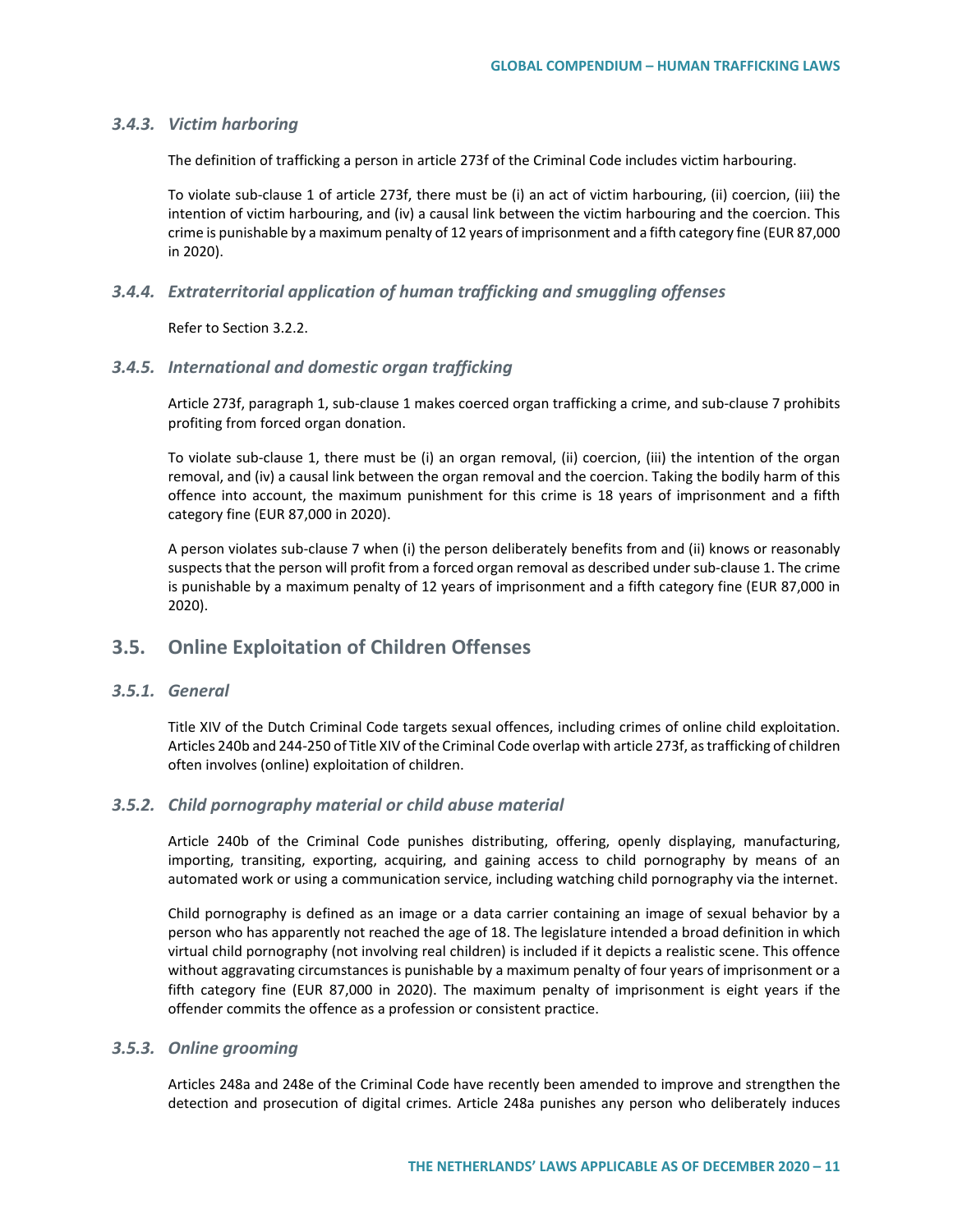minors to commit or tolerate immoral or obscene conduct, with or without technical assistance, including the creation of a virtual profile impersonating a person under the age of 18 years. This crime is punishable by a maximum penalty of four years of imprisonment or a fourth category fine (EUR 21,750 in 2020).

Article 248e makes it an offence if a person proposes and intends to convert "digital abuse" into physical sexual conduct involving a minor under the age of 16 years. This offence is punishable by a maximum penalty of two years of imprisonment or a fourth category fine (EUR 21,750 in 2020) and can be committed by persons under the age of 18 years.

## *3.5.4. Extraterritorial application of online exploitation of children offenses*

Refer to Section 3.2.2.

# **3.6. Child Sex Tourism Offenses**

The Dutch Criminal Code does not have specific offences for child sex tourism, nor does article 273f of the Criminal Code mention it. However, the legislature's broad definition of human trafficking is intended to encompass all forms of exploitation offences prohibited by international law.

Articles 240b and 244-250 of Title XIV of the Dutch Criminal Code provide offences for sexual or lewd acts against children. Those offences could punish child sex tourism. The Netherlands has unconditional jurisdiction for these crimes when committed by Dutch nationals or foreigners who are Dutch residents.<sup>[17](#page-11-0)</sup>

# **4. THE NETHERLANDS' SUPPLY CHAIN REPORTING LEGISLATION**

# **4.1. Overview**

Beginning at least in 1999, the Dutch Parliament has discussed topics of socially responsible business conduct and corporate social responsibility. This discussion has become increasingly international and more focused on human rights violations and environmental harm arising in the global supply chains of Dutch companies operating internationally. International initiatives and European directives have required countries to monitor the way that companies in their territory manage their supply chains.

In May 2019, the Dutch Senate adopted a private member's bill for the Child Labour Due Diligence Act, which is expected to enter into force in mid-2022. This bill obligates companies to use due diligence to prevent child labour in their supply chains. Companies that fall under the scope of this act will need to take preparatory measures to make sure they have the processes in place to conduct this supply chain due diligence.

In March 2021, a bill proposal on Responsible and Sustainable International Business Conduct was submitted by members of the Parliament. This proposal can be seen as an elaboration on the obligations included in the Child Labour Due Diligence Act. It covers not only child labour but also limitation of freedom of assembly and collective action, discrimination, forced labour, unsafe working conditions, slavery, exploitation, and environmental damage. As it has a more extensive scope and purpose on supply chain reporting than the Child Labour Due Diligence Act, it is expected to replace the Child Labour Due Diligence Act.

On 17 June 2020, the initiative note "Against Slavery and exploitation – a bottom-line for corporate social responsibility—the Dutch Government"" was submitted to the House of Representatives. This note recommends more binding measures for companies and corporate social responsibility (**CSR**), following an

<span id="page-11-0"></span><sup>&</sup>lt;sup>17</sup> Article 7 paragraph 2 sub c of the Criminal Code.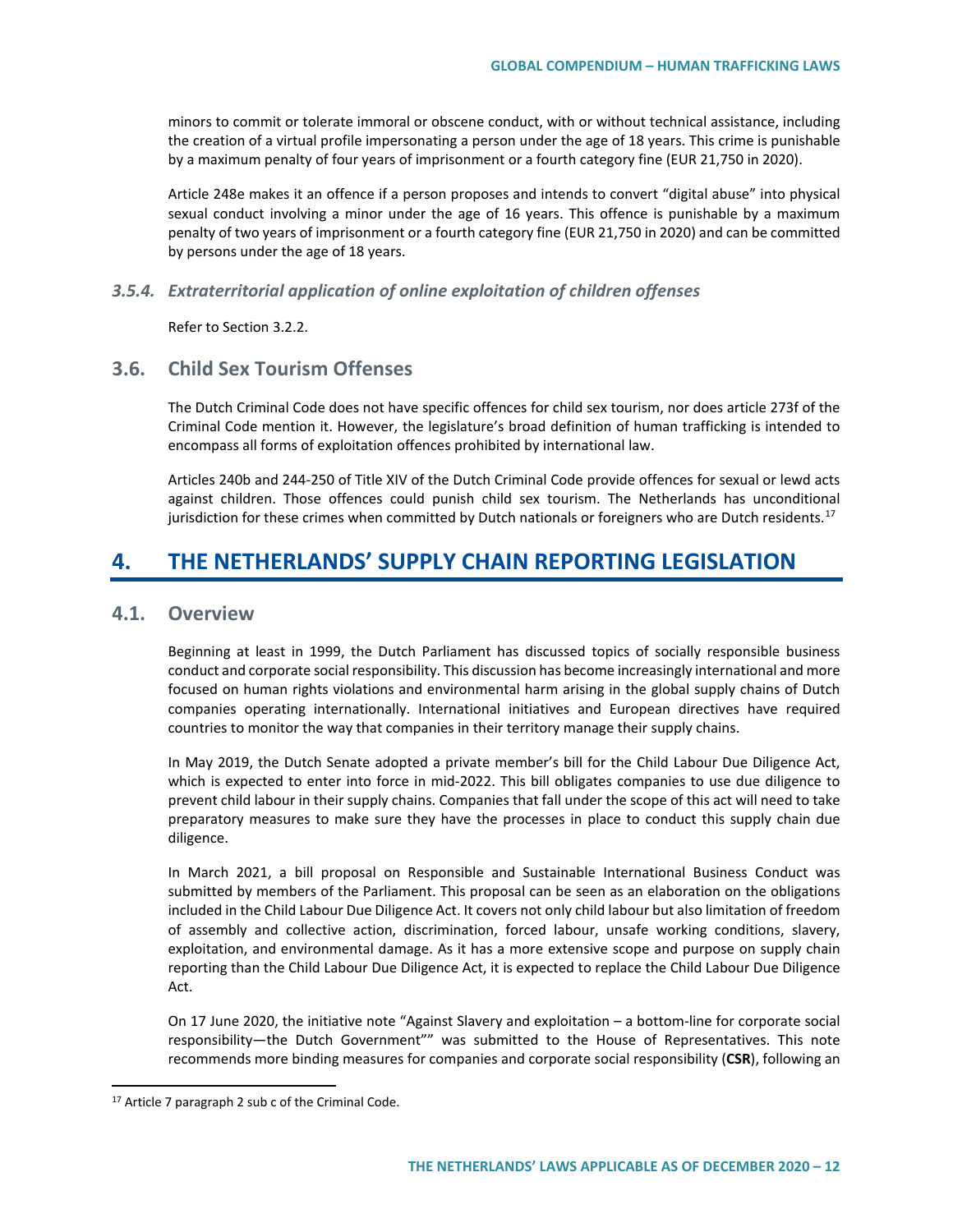international trend. Binding CSR legislation is already in place in France, Australia, the United Kingdom, and the United States, among others. The governments of Germany and Finland are also currently developing CSR legislation.

# **4.2. International and European Supply Chain Legislation**

## *4.2.1. NAP*

Following the 2011 publication of the United Nations Guiding Principles on Business and Human Rights (**UN Guiding Principles**)[18](#page-12-0) and their unanimous endorsement by the UN Human Rights Council on 16 June 2011, the Government put in place a Dutch National Action Plan on Business and Human Rights (**NAP**).[19](#page-12-1) The NAP is the Netherlands' national implementation of the UN Guiding Principles.<sup>[20](#page-12-2)</sup> These principles are based on three main pillars:

- 1. **First Pillar – State Duty to Protect**: referring to states' duty to respect, protect, and fulfil human rights and fundamental freedoms;
- 2. **Second Pillar – Business Responsibility to Respect**: referring to the responsibility of business enterprises to respect human rights;
- 3. **Third Pillar – Access to Remedy**: referring to the need for rights and obligations to be matched to appropriate and effective remedies when breached.

Furthermore, the Dutch Government consulted with representatives of the business community, civil society organizations, implementing organizations, and other experts to learn their ideas on the NAP's implementation. From these consultations, several key action points emerged:

- **An active role for the government** instead of just operating as a facilitator with a reactive role, the Government should take more responsibility for implementing the principles and ensuring an international level playing field for companies.
- **Policy coherence** the Government should be consistent on the subject of human rights and business in developing and implementing policy both nationally and internationally;
- **Clarifying due diligence** the Government should clarify the UN Guiding Principles, using language companies understand and explaining the Government's expectations of them;
- **Transparency and reporting** companies should be encouraged or required to report on their human rights policies and their results, creating accountability and transparency and facilitating dialogue with other stakeholders; and
- **Scope for remedy** the Government has a major role in implementing the third pillar of the UN Guiding Principles and providing information on it. The terms "remedy" and "grievance mechanism" include any routine, state-based or non-state-based, judicial or non-judicial, process through which victims can raise grievances concerning business-related human rights abuses and can seek remedies.

<span id="page-12-0"></span><sup>&</sup>lt;sup>18</sup> [https://www.ohchr.org/documents/publications/guidingprinciplesbusinesshr\\_en.pdf.](https://www.ohchr.org/documents/publications/guidingprinciplesbusinesshr_en.pdf)

<span id="page-12-1"></span><sup>19</sup> [https://www.business-humanrights.org/en/netherlands-govt-releases-english-translation-of-national-action-plan-on](https://www.business-humanrights.org/en/netherlands-govt-releases-english-translation-of-national-action-plan-on-business-and-human-rights#c79286)[business-and-human-rights#c79286.](https://www.business-humanrights.org/en/netherlands-govt-releases-english-translation-of-national-action-plan-on-business-and-human-rights#c79286)

<span id="page-12-2"></span><sup>20</sup> [https://op.europa.eu/en/publication-detail/-/publication/8ba0a8fd-4c83-11ea-b8b7-01aa75ed71a1/language-en.](https://op.europa.eu/en/publication-detail/-/publication/8ba0a8fd-4c83-11ea-b8b7-01aa75ed71a1/language-en)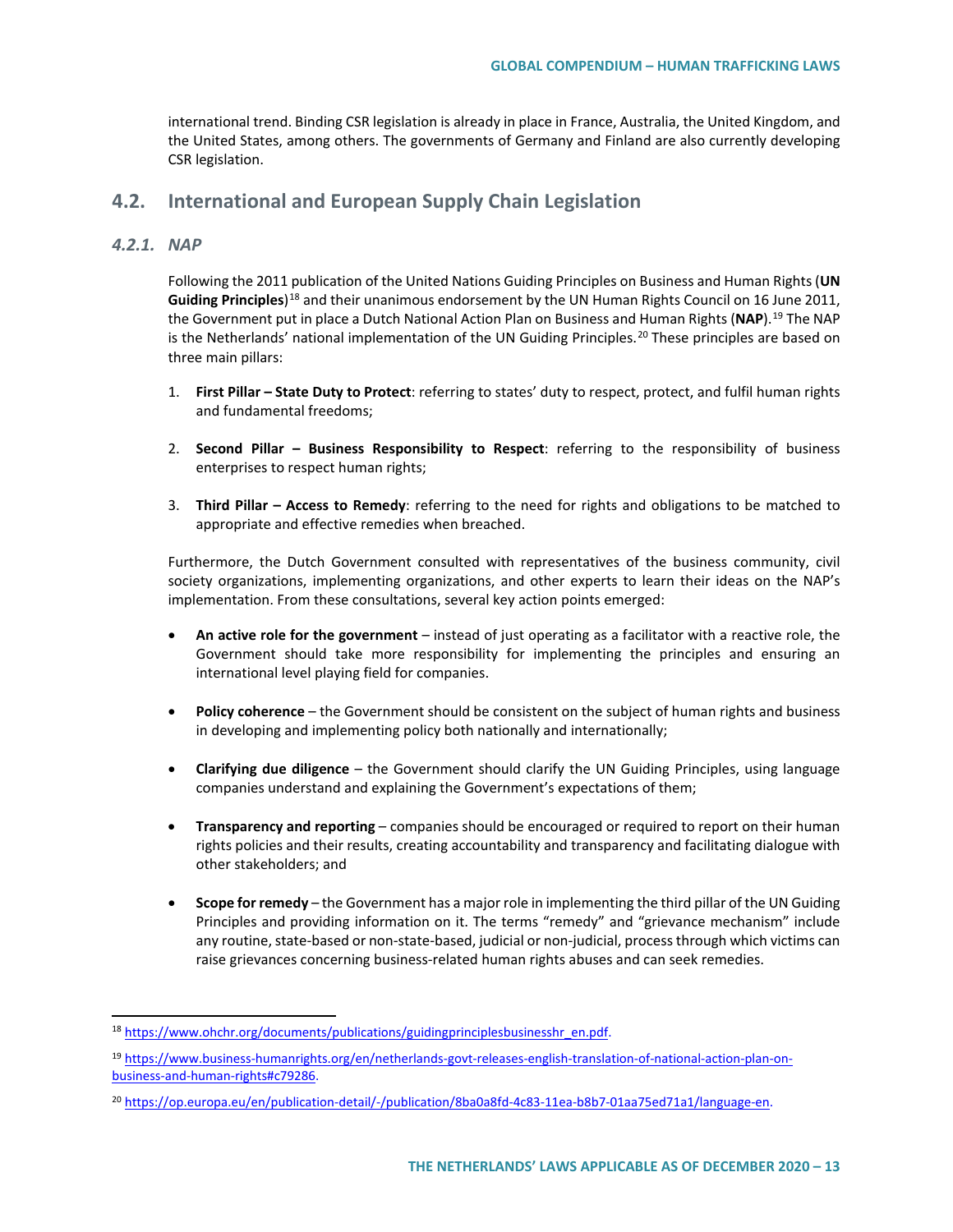The Dutch Government has also rolled out a number of initiatives aimed at creating a more coherent policy on the subject of human rights and business and has launched training courses and publications in the field of due diligence.

### *4.2.2. Non-financial reporting directive*

In accordance with the Directive 2014/95/EU of the European Parliament and of the Council of 22 October 2014 amending Directive 2013/34/EU as regards disclosure of non-financial and diversity information by certain large undertakings and groups, the Netherlands requires "large companies" to disclose certain nonfinancial information. The Ministry of Finance has transposed the Directive into two separate regulations: "disclosure of non-financial information" and "disclosure of diversity policy."

The disclosure of non-financial information is mandatory for public entities only, such as listed companies, banks, and insurers. The Directive's threshold limit is a minimum of 500 employees and a balance sheet total of EUR 20 million or a net turnover of more than EUR 40 million. The disclosure of diversity policy is specifically meant for listed companies.

### *4.2.3. EU mandatory human rights due diligence legislation*

On 29 April 2020, the European Justice Commissioner Didier Reynders announced that the EU is planning to develop a legislative proposal by 2021 that would obligate companies to carry out due diligence to monitor and report potential human rights and environmental impacts from their operations and supply chains.

This announcement followed the publication of a study on due diligence through the supply chain that the European Directorate-General for Justice and Consumers commissioned and the British Institute of International and Comparative Law prepared.<sup>[21](#page-13-0)</sup> The study focuses on due diligence requirements for businesses to identify, prevent, mitigate, and account for abuses of human rights (including children's rights, fundamental freedoms, serious bodily injury or health risks, environmental damage, and the climate). The report acknowledges that human rights due diligence draws on fundamental concepts, on which key international frameworks are based, including the UN Guiding Principles and the OECD Guidelines for Multinational Enterprises (**OECD Guidelines**). The final report discusses four regulatory options available to the EU in terms of human rights due diligence:

**Option 1**: no policy change;

**Option 2**: new voluntary guidelines;

**Option 3**: new reporting requirements;

**Option 4**: introduction of mandatory due diligence requirements.

The study examined market practices on due diligence; conducted a survey of over 630 participants, of which 334 were businesses; and analyzed the regulatory framework in the EU and 12 selected EU member states for due diligence in monitoring and reporting human rights and environmental impacts. The study concluded that mandatory due diligence requirements would most effectively reduce the adverse human rights impacts of businesses and their supply chains. Furthermore, any legislation should apply to all businesses, regardless of sector or size. Much will depend on how any new EU legislation is ultimately drafted and on the extent to which compliance is actively monitored and enforced. In any event, this

<span id="page-13-0"></span> <sup>21</sup> [https://op.europa.eu/en/publication-detail/-/publication/8ba0a8fd-4c83-11ea-b8b7-01aa75ed71a1/language-en/format-](https://op.europa.eu/en/publication-detail/-/publication/8ba0a8fd-4c83-11ea-b8b7-01aa75ed71a1/language-en/format-PDF/source-search)[PDF/source-search.](https://op.europa.eu/en/publication-detail/-/publication/8ba0a8fd-4c83-11ea-b8b7-01aa75ed71a1/language-en/format-PDF/source-search)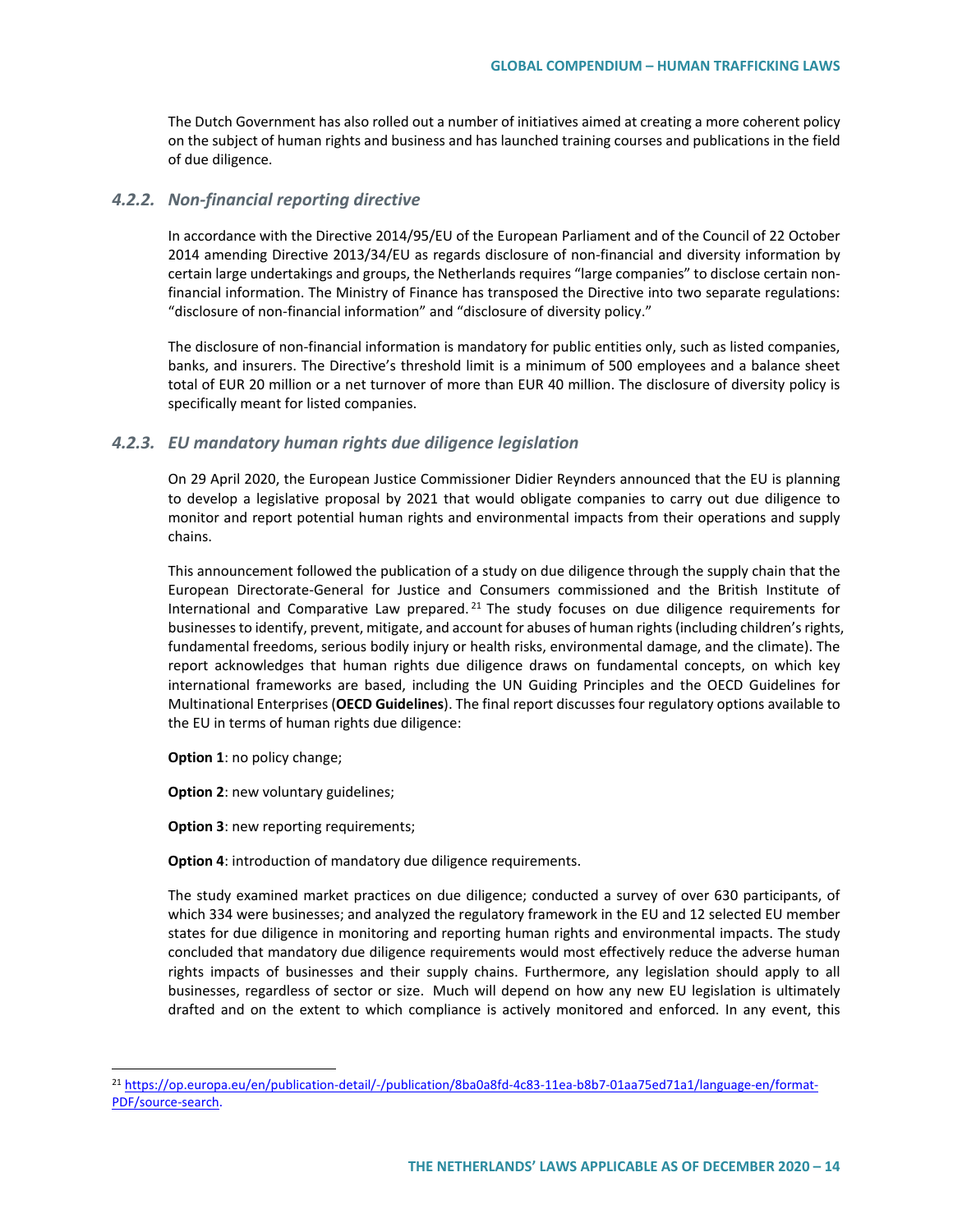development will require businesses to reinforce their compliance programs and pay more attention to human rights.

# **4.3. Child Labor Due Diligence Act**

### *4.3.1. Overview*

In May 2019, the Senate of the Dutch Parliament adopted the Child Labour Due Diligence Act. This act is expected to enter into force in 2022. The act requires every company (including foreign companies) supplying goods and services to end users in the Netherlands to carry out due diligence to prevent child labour from producing those goods or services. The preamble states the act's purpose:

*"…a statutory basis for the requirement that companies selling goods and services on the Dutch market take all reasonable measures to prevent the use of child labour in the production of those goods and services is desirable in order to ensure that consumers can purchase those goods and services in good conscience."*

The act requires companies to conduct due diligence throughout their supply chains to determine whether children were used in the production of goods and services supplied. Although the actual obligation and its enforcement focuses on the company that supplies the goods or services to Dutch end users, the act also covers the activities of all entities throughout the supply chain.

The companies to which the act applies must issue a declaration to the supervising authority stating that they conduct due diligence to prevent the use of child labour in the production of goods and services supplied to Dutch end users.

### *4.3.2. Base obligation to provide statement of due care*

Companies that buy goods or use services from a supplier that has submitted a declaration to the supervising authority with respect to its goods or services, as explained in Section 4.3.1., are assumed to have conducted due diligence with respect to those goods or services. Companies that only purchase those goods or services are not required to issue such a declaration themselves.

A further administrative order is needed to identify the supervisory authority and specify the contents of the declarations.

## *4.3.3. Definition of "due care"*

The act does not define "due diligence" or "due care." The company has to investigate whether there is a reasonable suspicion that child labour has produced the (to be) supplied goods and services. When it has such a suspicion, the company has to create an action plan. The act refers to a secondary administrative order, which is needed to provide further detail on the due diligence investigation and the necessary action plan. When drawing up the administrative order, the Dutch legislature will have to take into account the ILO-IOE Child Labour Guidance Tool for Business, which provides practical guidelines for companies to combat child labour in the supply chain in line with the UN Guiding Principles.

## *4.3.4. Penalties*

Any person aggrieved by a company's violation of the act can file a complaint with the supervisory authority. The breaching company has a six-month remedy period. The supervisory authority will respond only to complaints that are filed with the company first and not solved satisfactorily within the remedy period.

The supervisory authority will be able to impose both administrative and criminal penalties. Administrative penalties can be imposed where the company fails to meet the substantial requirements of its strategy to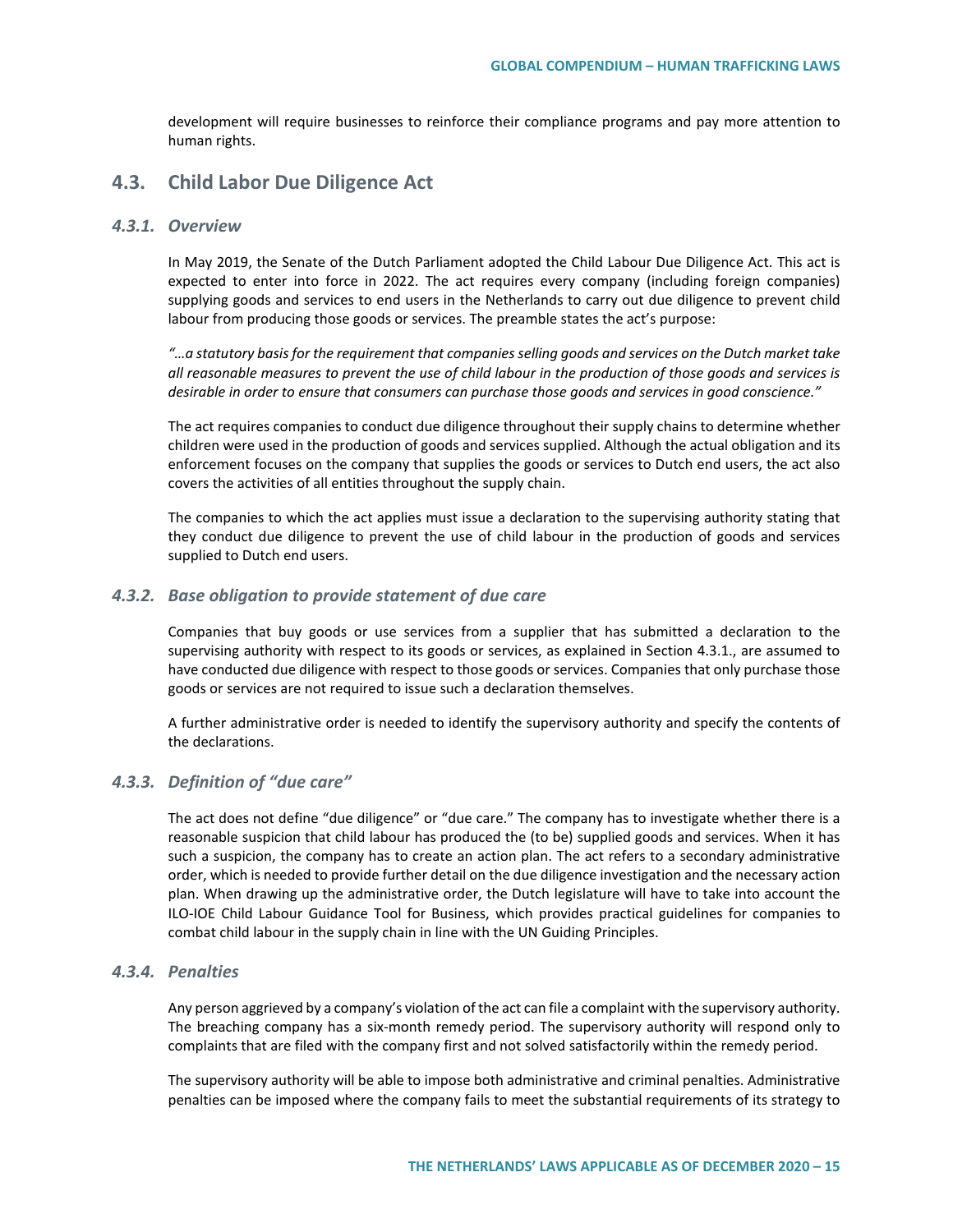mitigate child labour, and can amount to a minimum of EUR 4,350 or a fine of EUR 870,000 or, if that is not deemed to be adequate, 10% of the company's worldwide turnover in the preceding year. Before imposing such an administrative fine, the supervising authority must issue a compliance order.

Article 9 of the Child Labour Due Diligence Act states that if a company violates the duties that are imposed, and that if during the five years preceding the violation an administrative penalty was imposed for the same violation, commissioned by or under actual management of the same director, it will constitute an economic offence. The criminalization in the Economic Offences Act will be included under article 1, subsection 2. Criminal penalties can carry with them a prison sentence with a maximum of two years or a fine amounting to EUR 21,750, if the violation was not committed intentionally. If the violation was committed intentionally, penalties include imprisonment for a maximum term of six years or a fine of EUR 87,000 (for individuals), or a fine, or even the 10% turnover fine, identical to the administrative penalty.

# **4.4. RESPONSIBLE AND SUSTAINABLE INTERNATIONAL BUSINESS CONDUCT ACT**

## *4.4.1. Overview*

On March 11, 2021, a bill on Responsible and Sustainable International Business Conduct was submitted by members of Parliament (**Proposal**). The Proposal establishes a duty of care to prevent so-called adverse effects on the environment, human rights, or labor conditions. It applies to companies established and located in the Netherlands, or to companies that provide products or services on the Dutch market. The Proposal can be seen as an elaboration on the obligations included in the Child Labour Due Diligence Act: in addition to child labor, there are seven other areas covered, including limitation of the freedom of assembly and collective action, discrimination, forced labor, unsafe working conditions, slavery, exploitation, and environmental damage. As the Proposal covers all the areas of the Child Labour Due Diligence Act and more, the idea is that its entry into force will replace the Child Labour Due Diligence Act altogether.

The Proposal currently states that it will enter into force on 1 January 2023, except for the provisions on administrative supervision and enforcement (1 July 2023) and criminal enforcement (1 January 2024). The various obligations set out in the Proposal would be introduced on a phased-in basis to give companies time to implement these obligations. It remains to be seen whether the Proposal will ever enter into force, as the Government has expressed repeatedly that it would prefer to implement these types of obligations at a European level rather than nationally.

### *4.4.2. General duty of care and specific due diligence obligations*

The Proposal makes a distinction between the applicability of (i) a general duty of care and (ii) specific due diligence obligations that apply additionally to companies meeting a certain threshold.

#### General duty of care

The general duty of care applies to (i) all companies in all sectors which are established in the Netherlands, including state-owned enterprises, contracting authorities, and letterbox companies with activities outside the Netherlands, and (ii) companies which are not established in the Netherlands which perform an activity in the Netherlands or sell a product on the Dutch market.

#### Specific due diligence obligations

The specific due diligence obligation applies only to "large" companies. A company qualifies as "large" if it satisfies two out of three conditions: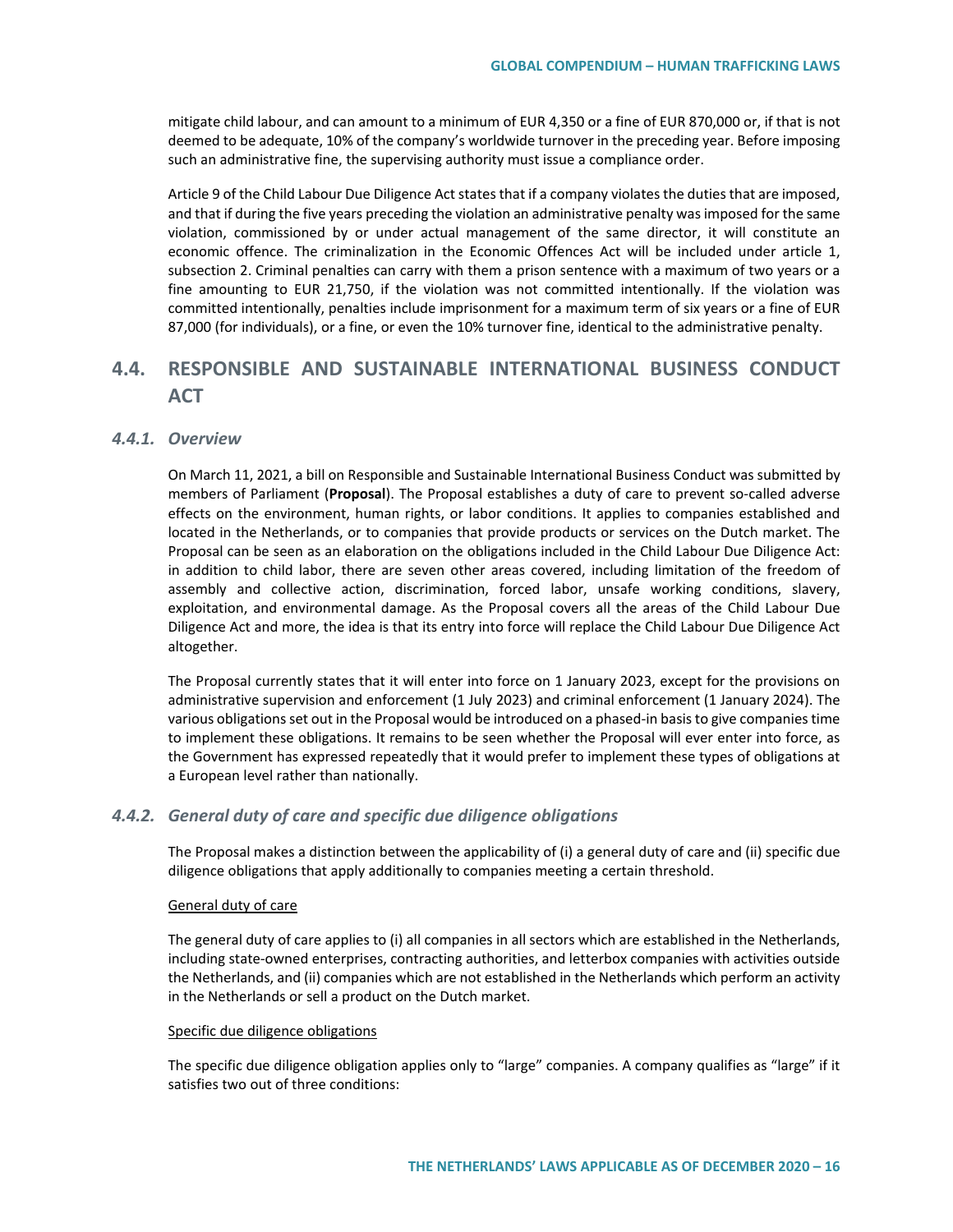(i) balance sheet total of EUR 20 million;

- (ii) net turnover of EUR 40 million; or
- (iii) average employee base of 250 during the financial year.

The specific due diligence obligations are, as the text of the Proposal currently stands, also applicable to foreign companies performing activities in the Netherlands or selling products on the Dutch market, and which meet two of the above-mentioned criteria.

The due diligence obligations mainly aim to achieve increased transparency on the approach that undertakings employ to mitigate and minimize environmental, social, and governance (**ESG**) risks. Under the bill, other facets of the due diligence obligation include an obligation to cease a company's activities if adverse effects are (likely) to arise, to have a monitoring system to ensure reparations for damages, and to actually make reparations for damages incurred. An important distinction to be made with the Child Labour Due Diligence Act is the fact that the Child Labour Due Diligence Act applies only to the production of goods and provision of services, while the Proposal applies throughout the entire production chain.

### *4.4.3. Penalties*

The Proposal does not appoint a supervisory authority, which will have to be arranged in a separate decree. A violation of the general duty of care is not subject to administrative or criminal enforcement. However, the duty of care can be subject to enforcement under civil law, on the basis of an unlawful act, if another party incurs damages or is otherwise harmed by the undertaking not keeping to its duty of care.

The specific due diligence obligation is enforced under both administrative and criminal law. Once a supervisory authority is appointed, it will be allowed to issue binding instructions and impose orders subject to a penalty or administrative fines. The authority will also be able to publicly publish the order or the fine, to increase the pressure on undertakings to keep to the duties as set out in the Proposal. Some violations of obligations under the Proposal are criminally sanctioned if, similarly to the Child Labour Due Diligence Act, within a period of five years, an administrative penalty has been imposed on the undertaking at least twice for that same violation. The violation is punishable under criminal law with a prison sentence of up to six years or a category-five financial penalty, amounting to EUR 87,000. For corporations, a fine of EUR 870,000, or even the 10% turnover fine, can be imposed.

# **4.5. Initiative Note "Against Slavery and Exploitation"**

## *4.5.1. Overview*

During the Dutch parliamentary year 2019–2020, a number of members of the House of Representatives submitted a so-called "Initiative Note" to the Dutch Government, titled "Against Slavery and Exploitation – a bottom-line for corporate social responsibility." Typically, an initiative note allows a member of the Dutch Parliament to draw attention to certain policy matters and suggest how legislation can deal with those matters.

The note focuses on how to implement the OECD Guidelines (further discussed in Section 4.4.2.) in the Dutch corporate world to fight breaches of human rights and environmental damage. The note states that the current implementation is insufficient and new measures are needed to achieve a bottom-line for international corporate social responsibility. The note criticizes the current policy of trying to achieve these goals through voluntary covenants between the Government and representatives of different sectors of the Dutch economy, also referred to as "IRBC"-covenants. (**IRBC** stands for International Responsible Business Conduct (*Internationaal Maatschappelijk Verantwoord Ondernemen* (*IMVO*)).) According to the note, the covenants do not sufficiently cover the risks, and not enough companies participate. The note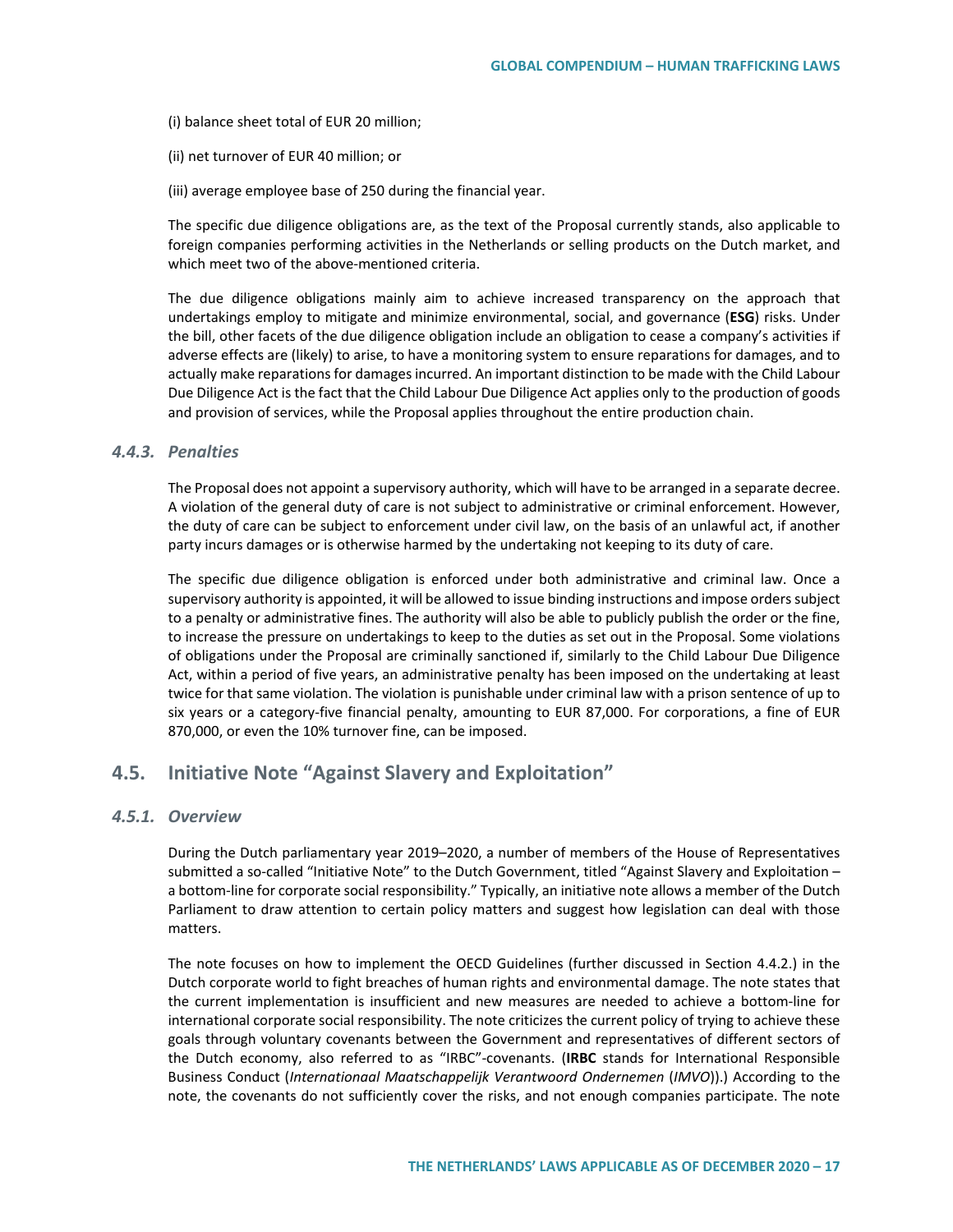concludes that a bottom-up legislative approach, starting in different European member states, would create the best foundation to eventually establish all-encompassing European legislation.

### *4.5.2. OECD guidelines*

The OECD Guidelines are an international legal instrument adopted by all OECD members and open for adherence to interested non-OECD members. To date, around 50 countries have adhered to the OECD Guidelines or are in the process of adhering. These countries represent some of the largest markets in the world and thus a large majority of global trade and investment activity. The OECD Guidelines are part of the OECD Declaration and Decisions on International Investment and Multinational Enterprises.

The OECD adopted its Guidelines in 1976 and has reviewed them several times to ensure that they remain a leading tool to promote responsible business conduct. In 2011, the OECD Guidelines added a new chapter 4 on Human Rights. Governments have a duty to protect human rights, and business enterprises have a responsibility to respect internationally recognized human rights. To meet that responsibility, Chapter 4 of the OECD Guidelines requires enterprises to comply with four obligations:

- to acknowledge and respect internationally recognized human rights and to help prevent or tackle violations of them. These internationally recognized human rights, which the Universal Declaration of Human Rights describes, include the right to life; the right to freedom; equality before the law, and due process; no unfair imprisonment; no torture; no slavery; the rights to privacy and property; freedom of speech; the right to social security; the rights to relax, and to have shelter, food, and education; the right to peace; and the duty to protect these rights;
- to address and reduce unfavourable impacts on human rights directly related to one's business or value chain;
- to have a clear policy demonstrating the enterprise's respect for human rights; and
- to exercise due diligence to protect human rights in the value chain by performing a risk analysis that maps potential human rights risks and describes the measures taken to prevent or reduce those risks.

### *4.5.3. IRBC-policy*

Unlike countries, such as the United Kingdom, France, and Switzerland, that have introduced specific legislation to mandate responsible business conduct, the Dutch Government traditionally seeks consensus. The Government has put in place covenants for a number of industrial sectors that set forth business obligations with respect to human rights and the environment.<sup>[22](#page-17-0)</sup> Companies are not obliged to become a party to a covenant, but can voluntarily commit themselves to making certain efforts and implementing certain measures (including due diligence procedures).

Between 2014 and 2019, about nine IRBC-covenants were put in place. These covenants usually contain voluntary arrangements between the Government, companies, and an array of interested organizations on how companies intend to deliver on corporate social responsibility. The intention is to establish covenants in all 13 economic sectors that were identified as risk areas. To date, nine sectors have agreed to covenants:

• Garments and Textile;

<span id="page-17-0"></span><sup>&</sup>lt;sup>22</sup> The Dutch Government requested KPMG to perform a risk analysis on 13 economic sectors. KPMG produced its report in 2014: "KPMG (2014), *MVO Sector Risico Analyse: Aandachtspunten voor dialoog*," [https://www.rijksoverheid.nl/documenten/rapporten/2014/09/01/mvo-sector-risico-analyse.](https://www.rijksoverheid.nl/documenten/rapporten/2014/09/01/mvo-sector-risico-analyse)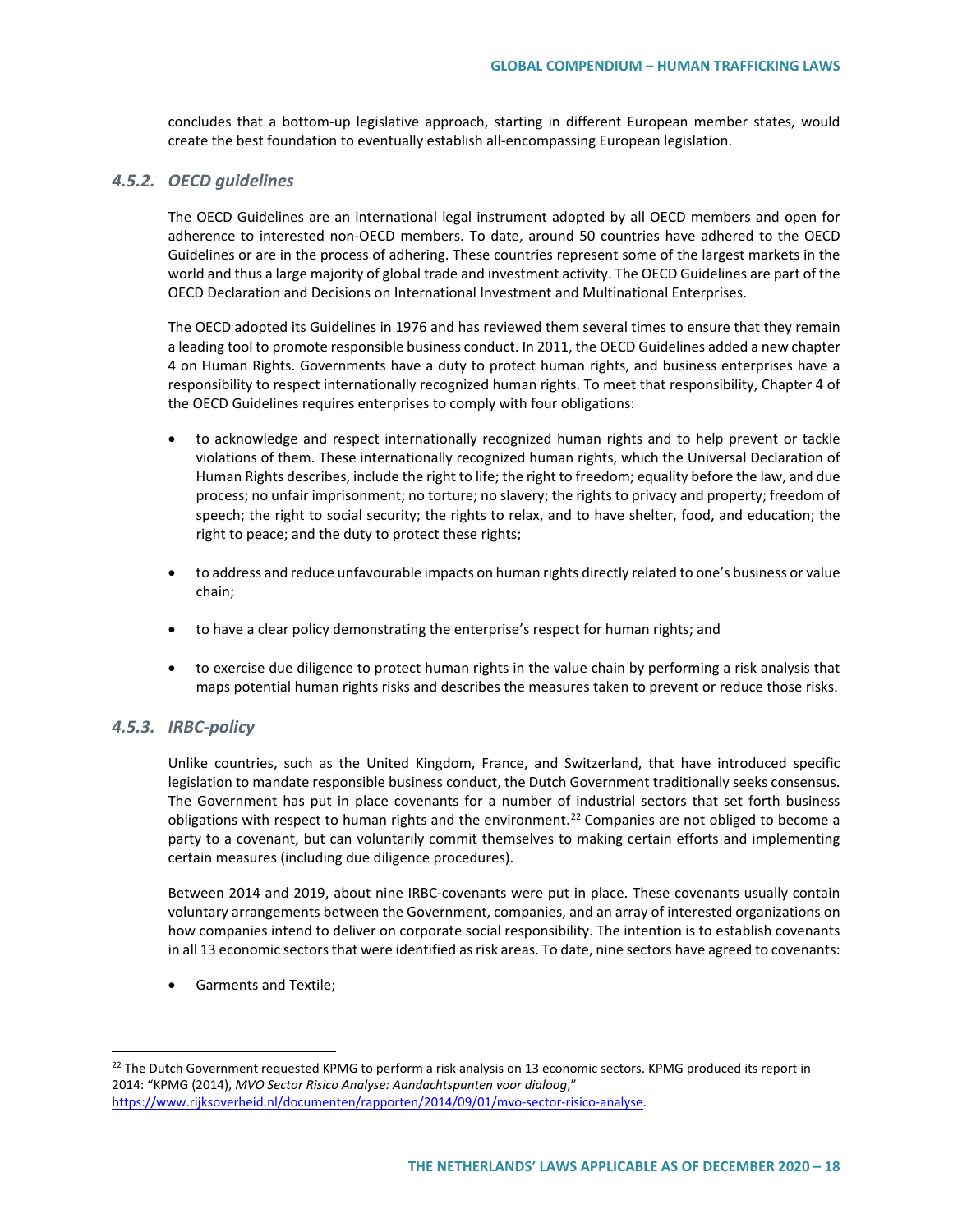- Banking;
- Gold;
- TruStone (covering the natural stone sector);
- Food Products;
- Insurance;
- Pension Funds;
- Metals; and
- Wind Energy.

# **5. FORCED LABOR: OVERVIEW OF THE NETHERLANDS' APPLICABLE EMPLOYMENT AND MIGRATION LAWS**

# **5.1. Employment Law Rights for Victims of Human Trafficking and Forced Labor**

### *5.1.1. General*

The Dutch Constitution requires the Dutch legislature to set rules concerning the legal status and protection of working persons and to ensure that every Dutch national has a free choice of work.<sup>[23](#page-18-0)</sup> As such, Dutch employment law provides civil mechanisms through which victims may seek civil remedies. In addition, various European and international treaties and conventions emphasize that no one shall be required to perform forced or compulsory labour.<sup>[24](#page-18-1)</sup>

Based upon this legislation, victims of forced labour and trafficking can seek civil legal remedies. Some legislation protects victims even though they may not have entered into an employment agreement with those who have trafficked or exploited them. In addition, general domestic employment legislation might, under certain circumstances, protect victims of forced labour and trafficking. However, this general legislation mostly requires a victim to be an "employee."

## *5.1.2. Foreign Nationals Employment Act*

The Foreign National Employment Act 1994 forbids employers from employing or hiring foreign nationals outside of the EEA and Switzerland without certain permits, subject to (administrative) fines. This act provides a mechanism for victims of forced labour and trafficking, including illegal employment, under certain circumstances to claim payment of outstanding wages from employers, assuming an employment relationship of six months.<sup>[25](#page-18-2)</sup> The scope of the Foreign National Employment Act is broad and does not require an employment agreement. The Inspectorate of the Ministry of Social Affairs and Employment (**Inspectorate SZW**) supervises whether the employer or hirer complies with this act. Violators are "named

<span id="page-18-0"></span><sup>&</sup>lt;sup>23</sup> Article 19(2) and (3) of the Dutch Constitution.

<span id="page-18-1"></span><sup>&</sup>lt;sup>24</sup> Article 4 ECHR, Article 8 ICCPR, ILO Forced Labour Convention (nr. 29, 1930) and ILO Abolition of Forced Labour Convention (nr. 105, 1957). Dutch courts also may use European and International conventions as interpreting tools: Court of Appeal's-Hertogenbosch January 1, 1974, ECLI:NL:GHSHE:1974:AD7420.

<span id="page-18-2"></span><sup>&</sup>lt;sup>25</sup> Article 23 of the Foreign National Employment Act.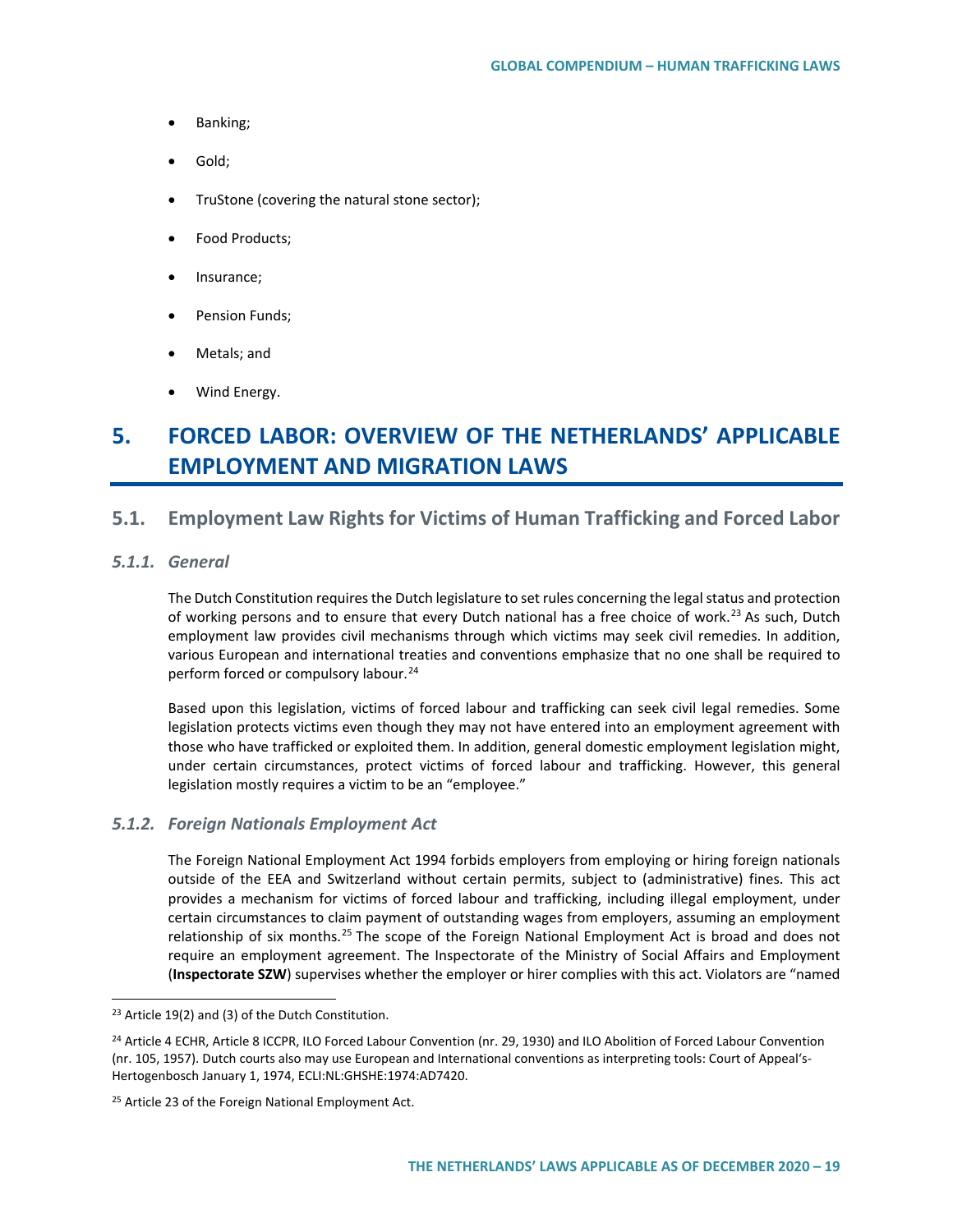and shamed" on a government website.<sup>[26](#page-19-0)</sup> The Government tracks down, suppresses, and punishes cases of human trafficking and forced labour.<sup>[27](#page-19-1)</sup>

## *5.1.3. Civil Code*

Title 10 of Book 7 of the Dutch Civil Code (**DCC**), passed in 1907, is one of the most important sources of employment law. Even before 1907, legislation prohibiting child labour (*Kinderwetje Van Houten* – 1874) and targeting poor working conditions (*Arbeidswet* – 1889) was in place. Title 10 of Book 7 of the DCC provides various protective rules for employees with an employment agreement. Even though victims of forced labour and trafficking may not have an express employment agreement, the combination of labour, a certain payment for this labour, and a relationship of authority can amount to an employment agreement. An employment agreement entails certain rights for the victims, such as the employer's obligation to pay at least the statutory minimum wage, continue payment during an employee's illness, and provide a certain amount of holiday days. There is also compensation for injuries and mechanisms to recover unpaid salaries. This so-called "legal presumption of an employment agreement" requires that the victim has performed paid work for at least 20 hours per month or worked on a weekly basis for three consecutive months.<sup>[28](#page-19-2)</sup>

In the Netherlands, a civil claim can be combined with criminal proceedings. Human trafficking and forced labour are crimes.<sup>[29](#page-19-3)</sup> If the public prosecutor decides to prosecute the suspect for human trafficking or forced labour, the victim may "join" in the criminal proceedings as an aggrieved party (refer to Section 3). The victim then can submit a claim for compensation against the accused.<sup>[30](#page-19-4)</sup> Compensation may consist of financial redress for the victim's tangible or intangible damage. If the victim does not recover all actual damages via this criminal procedure, the victim still may initiate civil proceedings to claim compensation from the offender. In case of the court's favorable decision, however, the victim is responsible for ensuring that the offender pays this compensation. Finally, the victim can request compensation through the Violent Offences Compensation Fund. Victims may apply to the Violent Offences Compensation Fund for a one-off payment as financial compensation for any damage incurred. The amount of this payment may vary between EUR 1,000 and EUR 35,000.

# **5.2. Applicability of Employment Legislation in the Context of Forced Labor or Trafficking**

The Foreign Nationals Employment Act 1994 does not require an employment agreement. In this act, "employer" refers to anyone to whom benefit services are provided, either directly or indirectly.<sup>[31](#page-19-5)</sup> As a result, both the actual employer as well as the intermediary fall within the scope and can be held liable for payment of wages. Victims working in the Netherlands are likely to fall under the protection of this act, as "employee" is not defined.

To receive protection under Title 10 of Book 7 DCC, a victim must be an employee having an employment agreement. The same rule applies for the Minimum Wage and Minimum Holiday Allowance Act and the Working Conditions Act. Victims of forced labour or trafficking still can fit within the Dutch Civil Code, as

<span id="page-19-0"></span> <sup>26</sup> [https://www.inspectieresultatenszw.nl/.](https://www.inspectieresultatenszw.nl/) 

<span id="page-19-1"></span><sup>27</sup> *E.g.,* Lower Court of Zeeland-West-Brabant January 27, 2020, ECLI:NL:RBZWB:2020:305; Lower Court of The Hague October 4, 2019, ECLI:NL:RBDHA:2019:10324 and Council of State August 28, 2019, ECLI:NL:RVS:2019:2924.

<span id="page-19-2"></span><sup>28</sup> Article 7:610a DCC.

<span id="page-19-3"></span><sup>29</sup> Article 197a–197d of the Dutch Criminal Code.

<span id="page-19-4"></span><sup>30</sup> Article 51(f) of the Dutch Code of Criminal Procedure.

<span id="page-19-5"></span><sup>&</sup>lt;sup>31</sup> Article 1(b) of the Foreign Nationals Employment Act.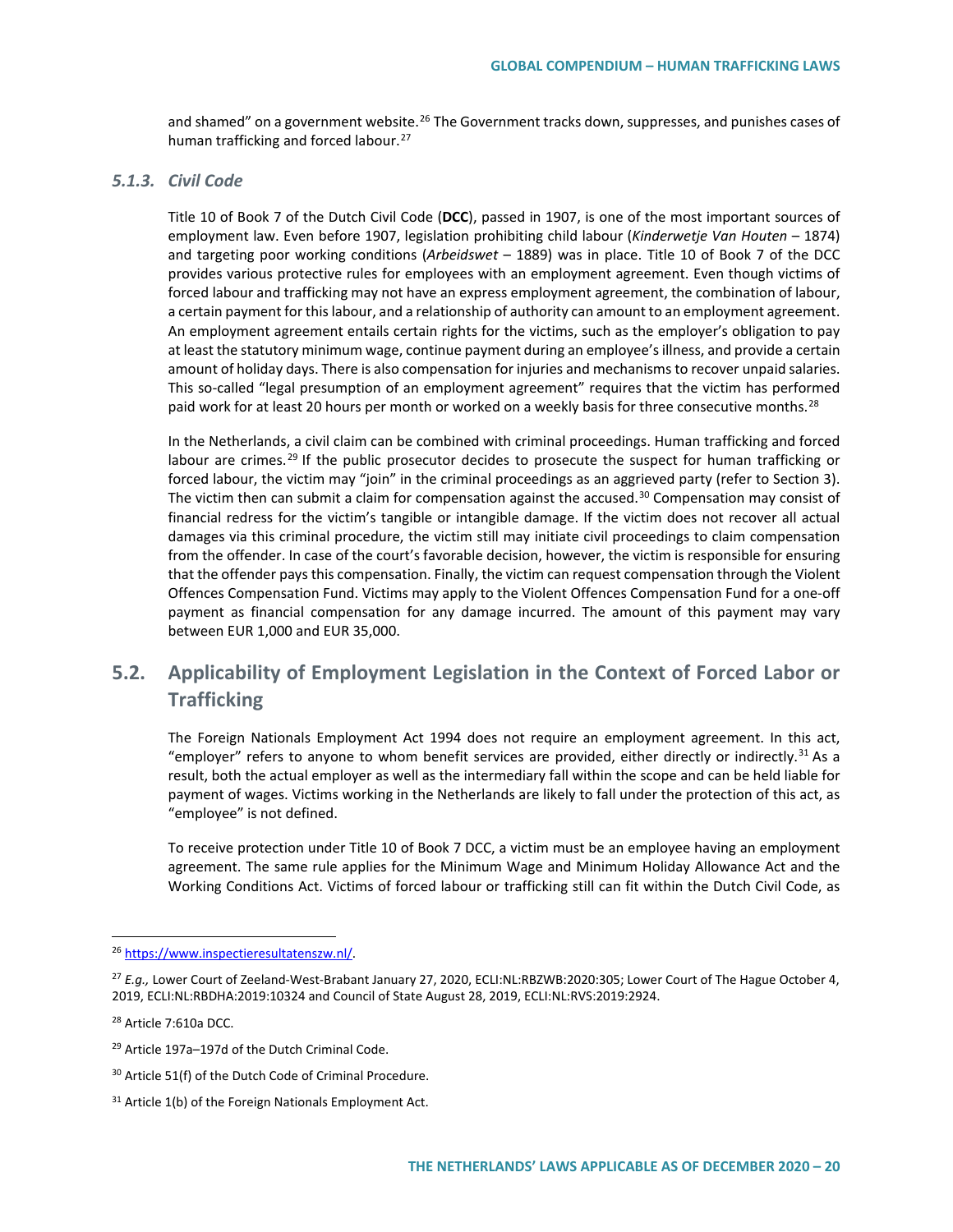well as the Working Conditions Act, if they meet the criteria to be considered an "employee" under article 7:610 DCC. Those criteria are:

- o committed to perform some form of labour;
- o receives a form of payment for this labour; and
- $\circ$  is subject to another person's authority (the employer).<sup>[32](#page-20-0)</sup>

Victims of human trafficking and forced labour likely will not have any written agreement with their employer. Yet, the victims can still have the same claims as if they would have had an employment agreement: if they performed acts of labour weekly or for at least 20 hours a month for three consecutive months and have received some form of remuneration by the assumed employer for these acts of labour, it is presumed that their work is performed based on an employment agreement.<sup>[33](#page-20-1)</sup>

## **5.3. Statutory rights**

National legislation assures employees of certain minimum standards and provides employees with certain claims. Trade unions and other employee representative bodies also help to protect employees. The statutory rights of employees also could serve as a basis for damage claims by victims of human trafficking and forced labour.

*5.3.1. Rights to minimum wages, entitlements, and other applicable minimum standards*

The Dutch Minimum Wage and Minimum Holiday Allowance Act entitles employees to a minimum wage and minimum holiday allowance.

As of July 1, 2020, the minimum wage in the Netherlands is, based on full-time employment and provided that the employee is 21 years or older, EUR 1,680 gross per month. In addition, the employee is in principle entitled to at least an additional 8% holiday allowance.

In the event of underpayment, employees may file a wage claim in court. Furthermore, employees receiving less than the statutory minimum wage also may report the underpayment to the Inspectorate SZW, which can penalize the underpaying employer up to a maximum EUR 10,000 (2020). The legal minimum of holiday days in the Netherlands is four times the number of days worked per week (meaning 20 holiday days based on a full-time working week).  $34$ 

The Working Hours Act and the Working Hours Decree aim to protect employees against excessive working hours. The applicable maximum depends on the employee's position and sector. Generally, employees may not work longer than 12 hours per day/60 hours per week. For more information, refer to Section 5.3.7. The Inspectorate SZW supervises whether employers are complying with the rules governing working hours and can impose fines. Dutch employers are obliged to register working hours and work breaks in writing.<sup>[35](#page-20-3)</sup>

Collective labour agreements also may determine minimum wages and working hours.

<span id="page-20-0"></span> <sup>32</sup> Article 7:610 DCC.

<span id="page-20-1"></span><sup>33</sup> Article 7:610a DCC.

<span id="page-20-2"></span><sup>34</sup> Article 7:634 DCC.

<span id="page-20-3"></span><sup>&</sup>lt;sup>35</sup> Article 4:3 of the Dutch Working Time Act. Also see the recent ECJ judgment in this respect requiring all EU member states to register the daily working time of their employees: C-55/18.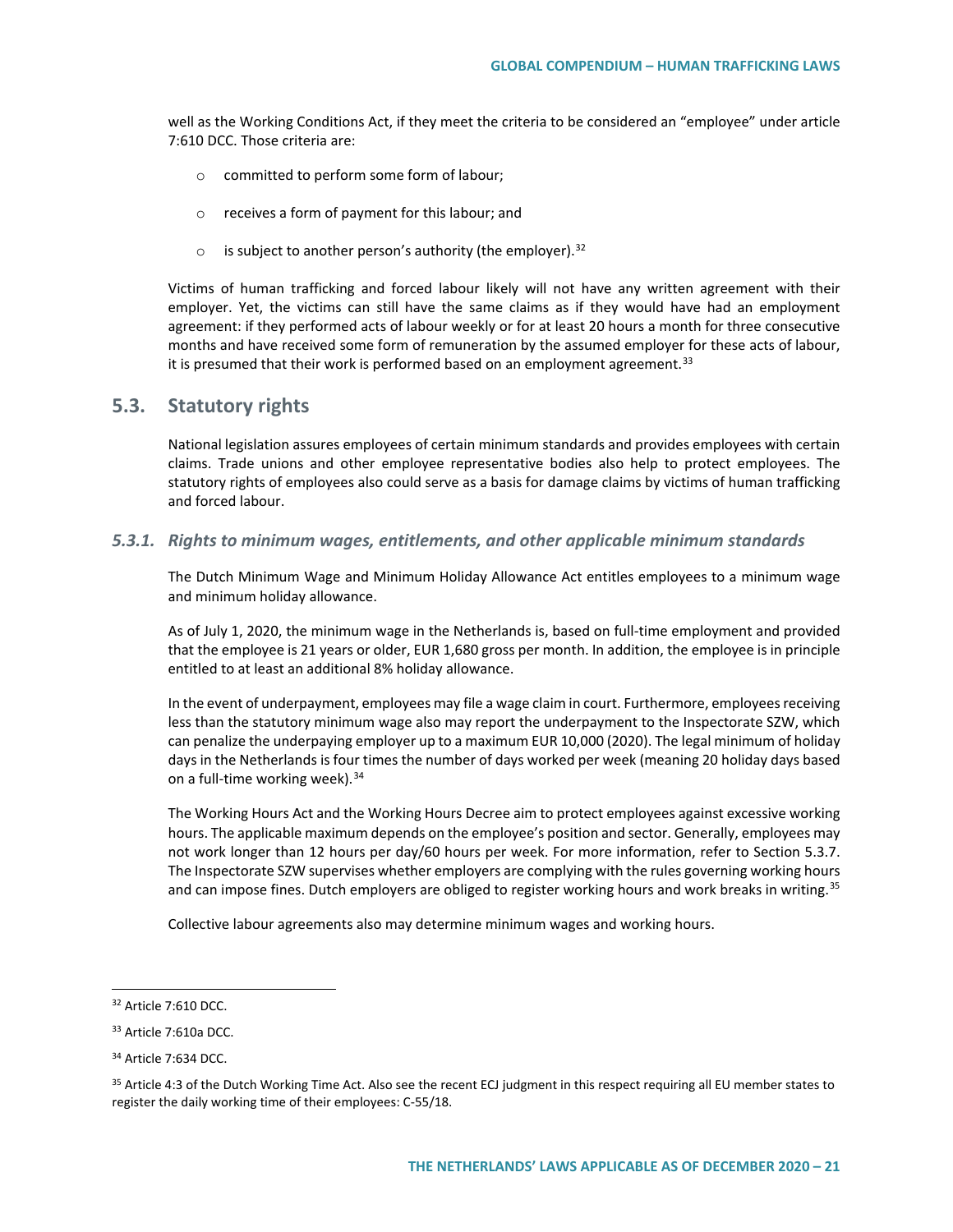## *5.3.2. Claims available in relation to misrepresentations and "sham" arrangements*

The Labour Market Fraud Act (Bogus Schemes) addresses exploitation, displacement, and unfair competition in labour conditions. It aims to strengthen the legal position of un(der)paid employees by introducing "chain liability." As a result, employees can hold principals who are higher up in the chain liable for payment of wages to which the employees are entitled according to their contract, collective labour agreement, or minimum wage legislation.<sup>[36](#page-21-0)</sup> The Inspectorate SZW supervises compliance and can impose fines.

The Employment Conditions (Posted Workers in the European Union) Act stipulates certain minimum terms of employment for foreign workers temporarily posted in the Netherlands. The act applies to all employers from EU countries and provides a basis for wage claims. The act provides certain minimum entitlements in Dutch law for these workers, such as (i) minimum wage, (ii) sufficient resting periods, (iii) safe working conditions, (iv) leave, and (v) equal treatment. As of March 1, 2020, employers have to notify the Dutch Ministry of Social Affairs when temporarily posting foreign workers in the Netherlands.

### *5.3.3. Claims available in relation to unlawful deductions, loans, and debt bondage*

Apart from the statutory deductions (*e.g.,* wage tax and national insurance contributions) and agreed upon deductions (*e.g*., pension contributions), employers may not make any deductions from an employee's salary.<sup>[37](#page-21-1)</sup> Employers, in principle, have to pay at least the full minimum wage in cash. Only deductions for costs of housing (rent) and health insurance are allowed under certain strict conditions.<sup>[38](#page-21-2)</sup> Employees can nullify clauses that authorize employers to make other deductions and can file a wage claim in court.<sup>[39](#page-21-3)</sup>

As in many other European countries, the Netherlands forbids debt bondage in its criminal code. Refer to Section 3.3.5. Dutch employment laws do not contain provisions specifically tackling debt bondage.

### *5.3.4. Remedies*

Where employers have not paid victims of forced labour or trafficking wages or other entitlements established by the DCC or other legislation, these individuals (or the trade union on their behalf) can start court proceedings and file a wage claim, including interest or claim compensation.

Additionally, the Inspectorate SZW also can impose fines on employers who are violating the employment legislation. For some violations, employers can be criminally prosecuted.

Victims also can intervene as an injured party or seek compensation measures in the criminal procedure.

### *5.3.5. The well-being of workers: Preventing work-related psychosocial risks.*

Article 3(2) of the Working Conditions Act obligates employers to prevent or limit the psychosocial workload. "Psychosocial workload" is defined as an increased stress level within the working environment resulting from undesirable behavior, such as bullying, sexual intimidations, discrimination, aggression, or violence*.*

<span id="page-21-0"></span> <sup>36</sup> Articles 7:616a–616f DCC.

<span id="page-21-1"></span><sup>&</sup>lt;sup>37</sup> Article 7:631 DCC and article 13 of the Minimum Wage and Minimum Holiday Allowance Act.

<span id="page-21-2"></span><sup>38</sup> Article 7:632 DCC.

<span id="page-21-3"></span><sup>&</sup>lt;sup>39</sup> Article 7:631 DCC. Lower Court of Limburg, November 11, 2016, ECLI:NL:RBLIM:2016:9607.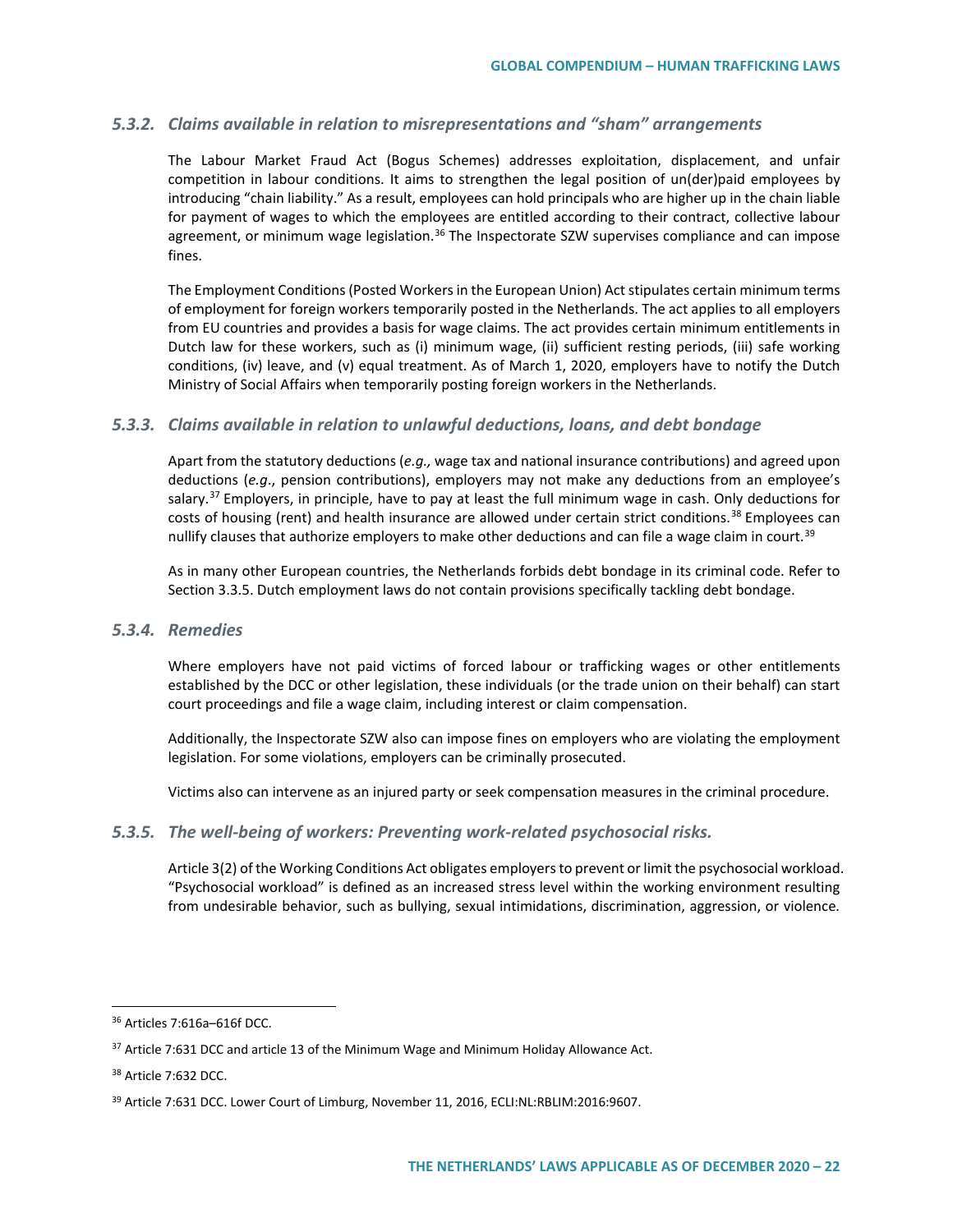Employers must assess the workplace, map the risks, and take appropriate measures to prevent psychosocial workloads.[40](#page-22-0)

## *5.3.6. The well-being of workers: Promotion of workers' health*

In general, employers must provide a safe working environment and prevent employees from suffering injuries while performing their work. Employers are liable for any workplace accident or occupational illness, except if it results from an employee's deliberate intent or intentionally reckless behaviour, or if the employer can prove that it has fulfilled its obligations under Dutch legislation.<sup>[41](#page-22-1)</sup> Employers are equally liable for injuries suffered by temporary personnel while performing their duties on the premises.

The Working Conditions Act and Working Conditions Decree require every employer to implement a health and safety policy that fosters optimal working conditions as much as possible. Every company with personnel must have an occupational health service or health and safety expert assess whether and how the work can be dangerous or unhealthy for employees: the hazard identification and risk assessment (**RI&E**). The Inspectorate SZW supervises compliance with the Working Conditions Act and can impose fines or shut down a workplace in case of repeated violations.

### *5.3.7. The well-being of workers: Rest time*

The Working Hours Act stipulates that an employee may work a maximum of 12 hours per shift and 60 hours per week. However, an employee may not work this maximum every week. In a period of four weeks, the employee may work a maximum of 55 hours per week. Although a collective labour agreement may stipulate otherwise, it may never allow more than 60 hours per week. In a period of 16 weeks, the employee may not exceed the legal limit of 48 hours per week. There are certain exceptions to these hours for specific positions, such as for doctors. In other sectors, more strict legislation can apply, as for instance in the transport sector.

After a working day, an employee must have 11 consecutive hours of rest time. This rest period may be shortened to eight hours once in a seven-day period if the nature of the work or business circumstances require. In the event of a five-day working week, an employee must have 36 consecutive hours of nonworking time after the end of a working week. However, a longer work week is possible, provided that the employee has at least 72 consecutive hours of non-work time in a period of 14 days. Special rules for specific occupations apply.

An employee who works more than five-and-one-half hours is entitled to a break of at least 30 minutes. This break may be split into two 15-minute breaks. An employee who works more than 10 hours is entitled to a break of 45 minutes, which may be split into three breaks of 15 minutes. Special rules for specific positions can apply.

Collective labour agreements often include additional agreements on working hours, rest time, and breaks.

### *5.3.8. The well-being of workers: Freedom to change jobs and right to leave*

Article 19 of the Dutch Constitution stipulates that every Dutch national has a free choice of work. This right applies to self-employed workers, whether paid or unpaid.

Victims of human trafficking are guaranteed the freedom to change jobs and the right to leave their employment in various European and international treaties and conventions, such as article 6 of the

<span id="page-22-0"></span> <sup>40</sup> Article 2.15 Working Conditions Decree.

<span id="page-22-1"></span><sup>41</sup> Article 7:658 DCC.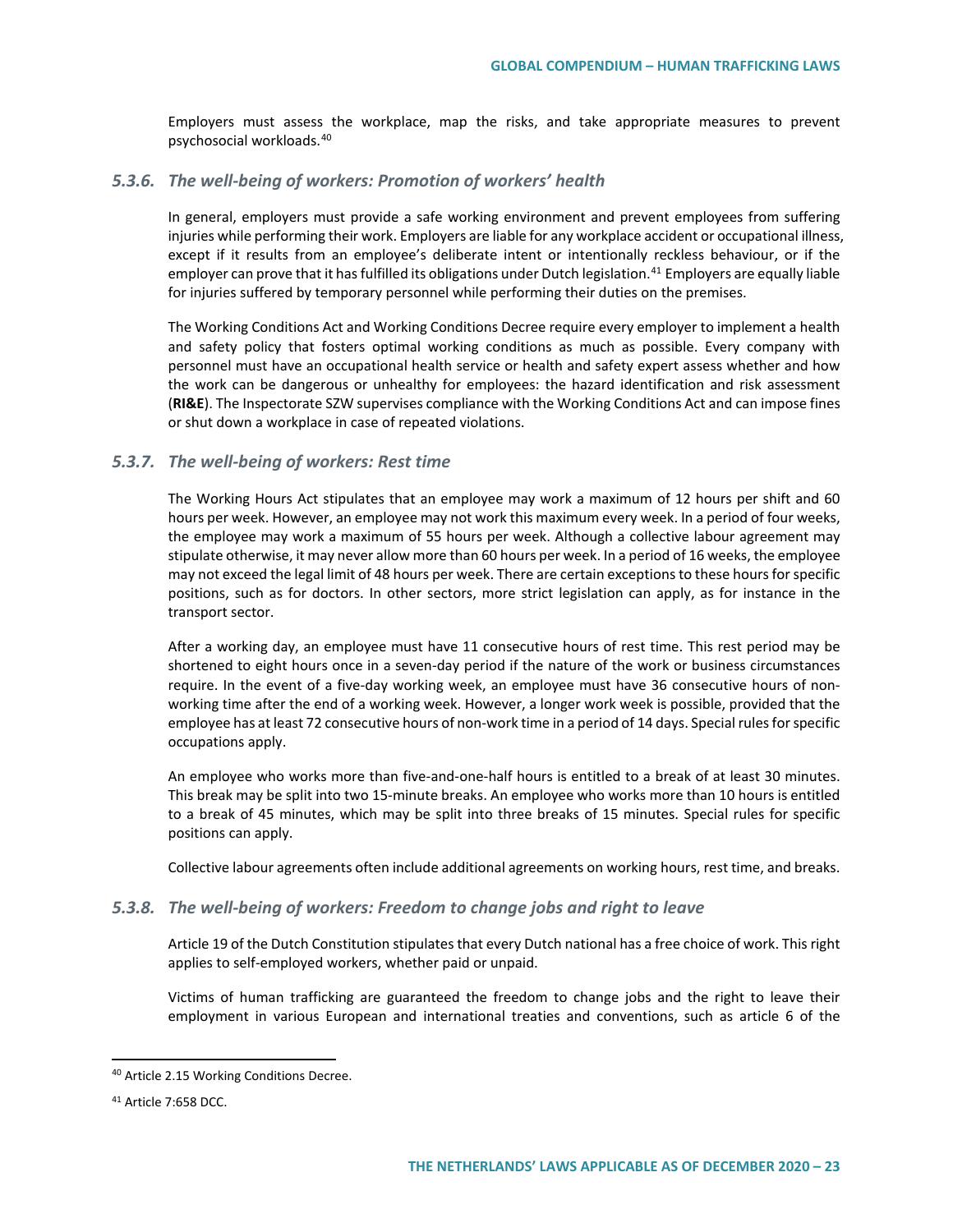International Covenant on Economic, Social and Cultural Rights and article 1 of the European Social Charter. The freedom to choose one's employment likewise prohibits forced labour.

# **5.4. Rights to a Safe Workplace and Compensation Associated With Injuries or Illness**

The Working Conditions Act requires certain minimum working conditions to ensure a safe and healthy workspace: employees should be able to do their jobs without risking their physical or mental health. In addition, the DCC also obligates employers to provide a safe workplace.<sup>[42](#page-23-0)</sup> Article 7:658 of the DCC establishes employers' general duty of care for their employees, as well as their liability for their employees' damages. Employees who suffer damages while performing their duties (and who act as one would expect) can claim compensation for damages.

The Working Conditions Act requires an immediate report of serious occupational accidents to the Inspectorate SZW. The Inspectorate SZW registers all important information and determines whether to investigate an accident. An employer can face criminal prosecution in the event of very serious and fatal accidents.

# **5.5. Access to Justice and Practical Issues Associated With Enforcing Social Legislation**

Victims of human trafficking and forced labour can file civil claims for damages and wages. However, a victim submitting and substantiating such a claim has financial risks, such as legal assistance and court costs, if the claim fails. Furthermore, the outcome of proceedings is not clear beforehand, and it is not easy to submit and substantiate such claims, especially for migrant workers. In addition, victims must arrange for collection of an assigned claim. The process of bringing a claim can be lengthy and complex, and enforcement of judgments can be difficult. However, victims of human trafficking and forced labour are not left on their own: several institutions in the Netherlands offer assistance, such as the national Coordination Centre against Human Trafficking (**CoMensha**). [43](#page-23-1) CoMensha and the Inspectorate SZW work together where needed.<sup>[44](#page-23-2)</sup>

The Dutch Immigration and Naturalization Service (**IND**) has an important task in the early detection and in passing on signs of human trafficking to the investigative authorities. The IND also arranges housing for human trafficking victims and witnesses reporting human trafficking.

# **5.6. Interaction Between Employment Law and Migration**

## *5.6.1. Employment rights affected where employment is unlawful under migration law*

The Netherlands prohibits persons from entering the country without the required permits, subject to arrest and deportation. Currently, victims who are in the Netherlands illegally will not face criminal prosecution. Some mitigating regulations can help victims of human trafficking or forced labour.

Victims of forced labour can still file a wage claim despite their breach of migration laws. Victims without a residential permit also can benefit from the B8/3-regulation in the Aliens Act Implementation Guidelines.

<span id="page-23-0"></span> <sup>42</sup> Article 7:658 DCC.

<span id="page-23-1"></span><sup>43</sup> [https://www.comensha.nl/en/.](https://www.comensha.nl/en/)

<span id="page-23-2"></span><sup>44</sup> [https://www.inspectieszw.nl/onderwerpen/slachtoffers-arbeidsuitbuiting.](https://www.inspectieszw.nl/onderwerpen/slachtoffers-arbeidsuitbuiting)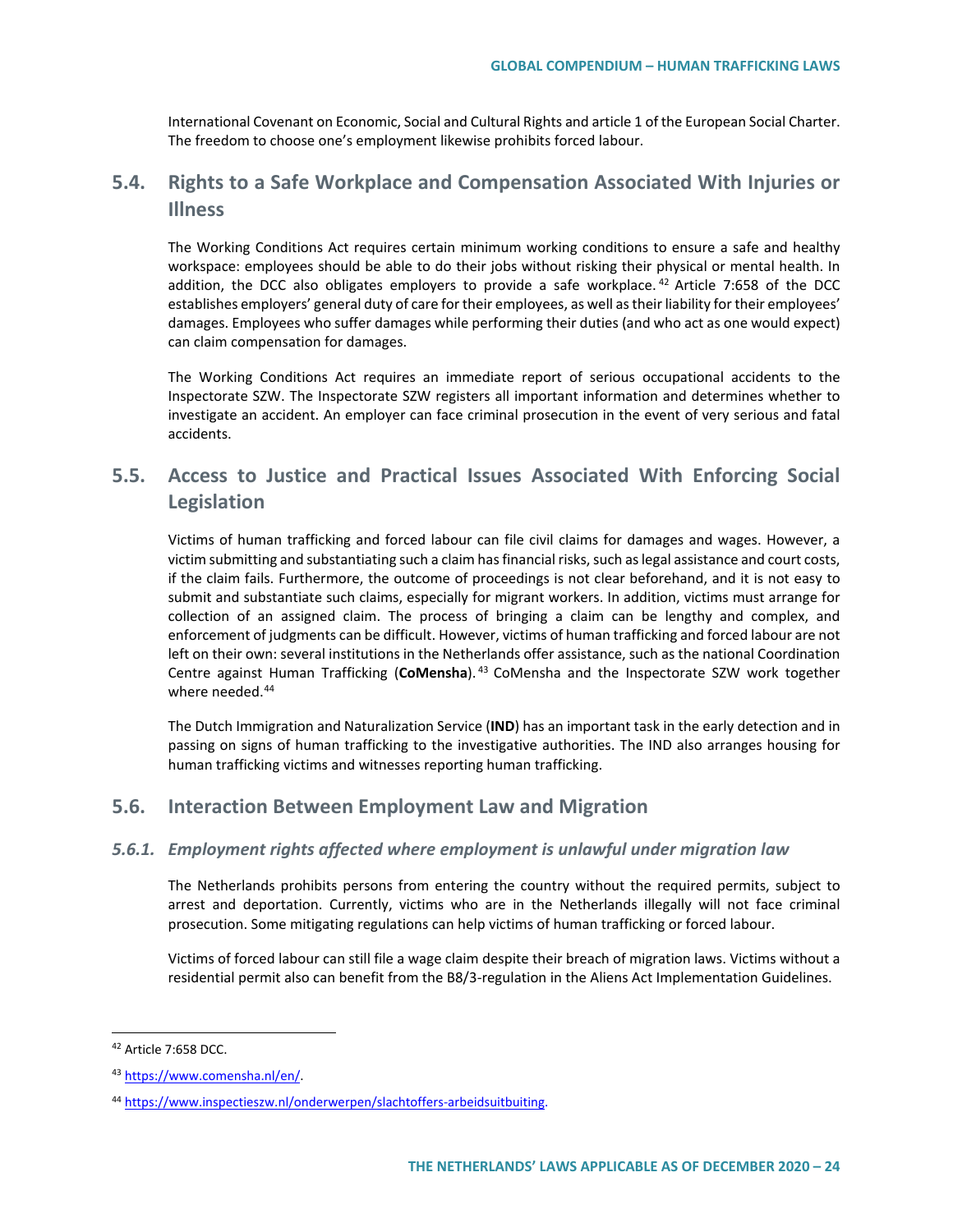## *5.6.2. Rights/remedies available under applicable migration law and regulations*

The B8/3-regulation in the Aliens Act Implementation Guidelines benefits victims without a residential permit. This regulation provides victims who are thinking of pressing charges with (i) a reflection period of three months during which the victim cannot be forcibly deported, (ii) a temporary residence status during the criminal proceedings, and (iii) assistance with shelter and medical care. The temporary residence permit remains valid for the duration of the investigation, prosecution, and trial.

Refer to Section 8.2.5. for more detailed information.

# **5.7. Employment Laws and Child Labor**

Child labour was very common in the Netherlands until 150 years ago. In 1874, the Van Houten Children's Act prohibited children under the age of 12 to work. While this act was not strictly enforced, the introduction of compulsory education in 1901 ended child labour in the Netherlands.

The Civil Code, the Working Hours Act, the Regulation on Child Labour, and the Criminal Code prohibit child labour. Generally, the ban on child labour applies to all children under 13 years old. As of that age, children are allowed to have a "light" job on the side next to school activities, subject to certain conditions. As of 15 years old, children are allowed to do light work without supervision after school for no more than five days per week. 16- and 17-year-olds may perform any kind of work as long as, in principle, it is not dangerous and it does not interfere with school attendance. From the age of 18, people are considered to be adults, to whom the normal rules of labour apply (including the Working Conditions Act).

The Inspectorate SZW supervises compliance with these civil laws and can impose a penalty.<sup>[45](#page-24-0)</sup> Employers also can be criminally prosecuted for facilitating and using child labour.<sup>[46](#page-24-1)</sup>

Refer to Section 4.3. for more information on the Child Labour Due Diligence Act.

# **6. GOVERNMENT PROCUREMENT RULES**

# **6.1. Overview**

With annual public procurement worth over EUR 73 billion,<sup>[47](#page-24-2)</sup> the Dutch Government and public authorities have significant leverage over the due diligence behavior of tendering companies. The Netherlands' legislative framework of public procurement is aimed at improving international terms and conditions of employment and eliminating child labour, starvation wages, and inhumane working conditions.

# **6.2. European Procurement Rules**

Directive 2014/24/EU of the European Parliament and of the Council of 26 February 2014 on public procurement (**Public Contracts Directive 2014**) sets out the EU legal framework for procurement by public authorities.

<span id="page-24-0"></span><sup>45</sup> Examples in case law: Council of State October 24, 2018, ECLI:NL:RVS:2018:3492 and March 25, 2020, ECLI:NL:RVS:2020:878.

<span id="page-24-1"></span><sup>46</sup> Example: Lower Court of Zwolle February 12, 2018, ECLI:NL:RBOVE:2018:409.

<span id="page-24-2"></span><sup>47</sup> Ministry of Foreign Affairs of the Netherlands (*Ministerie van Buitenlandse Zaken*)[, IOB Evaluation no 433 –](https://english.iob-evaluatie.nl/publications/evaluations/2019/09/01/433-%E2%80%93-iob-%E2%80%93-evaluation-of-the-dutch-governments-policy-on-international-responsible-business-conduct-2012-2018-%E2%80%93-mind-the-governance-gap-map-the-chain) Mind the [Governance Gap, Map the Chain](https://english.iob-evaluatie.nl/publications/evaluations/2019/09/01/433-%E2%80%93-iob-%E2%80%93-evaluation-of-the-dutch-governments-policy-on-international-responsible-business-conduct-2012-2018-%E2%80%93-mind-the-governance-gap-map-the-chain) (2019).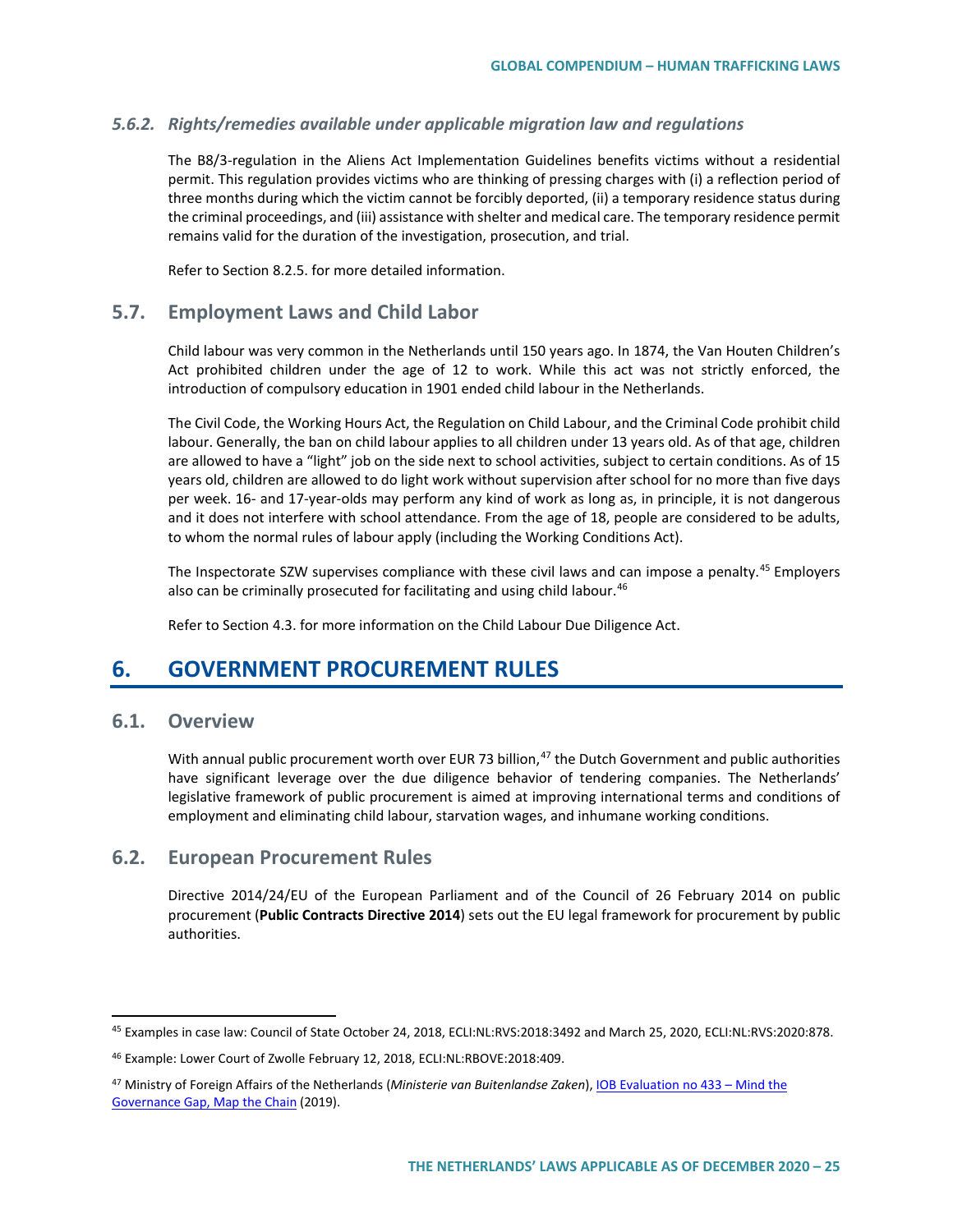Under article 18 of the Public Contracts Directive 2014, member states must take appropriate measures to ensure that public contracts comply with applicable environmental, social, and labour laws. It mandates compliance with several international conventions in the performance of public contracts, including:

- ILO Convention 105 on the Abolition of Forced Labour, which prohibits the use of forced and compulsory labour in the circumstances covered by the Convention;
- ILO Convention 138 on Minimum Age, which stipulates a minimum age for admission to employment or work; and
- ILO Convention 182 on Worst Forms of Child Labour, which prohibits the worst forms of child labour, such as slavery, prostitution, illicit activities, and hazardous work by persons under the age of 18.

Under article 67 of the Public Contracts Directive 2014:

- the contracting authorities shall base the award of public contracts on the most economically advantageous tender; and
- the most economically advantageous tender shall be identified on the basis of price or cost and may include the best price-quality ratio, which shall be assessed on the basis of criteria, including qualitative, environmental, and social aspects, linked to the subject-matter of the public contract in question.

Under article 69 of the Public Contracts Directive 2014, contracting authorities must require an explanation of the price and costs if the tender appears to be abnormally low. The explanation may relate to compliance with the provisions of article 18 on the principles of procurement.

Under article 70 of the Public Contracts Directive 2014, the contracting authorities may lay down special conditions relating to the performance of a contract, including social or employment-related considerations.

As of 28 August 2020, the scope of the Public Contracts Directive 2014 is limited to procurements with a value estimated to be greater than or equal to several thresholds (**EU Procurement Thresholds**):[48](#page-25-0)

- EUR 5,350,000 for public works contracts;
- EUR 139,000 for central government supply and service contracts, with special carve-outs for the defense sector;
- EUR 214,000 for sub-central government supply and service contracts, with special carve-outs for the defense sector; and
- EUR 750,000 for social and other specific services, such as supply of nursing personnel, community services, and legal services.

# **6.3. Government Procurement Rules**

Amendments to the Dutch Public Procurement Act 2012 transposed the Public Contracts Directive 2014 into Dutch law. The amendments entered into force on 1 July 2016. In particular, articles 2.29, 2.80, 2.81,

<span id="page-25-0"></span> <sup>48</sup> Public Contracts Directive 2014, Article 4.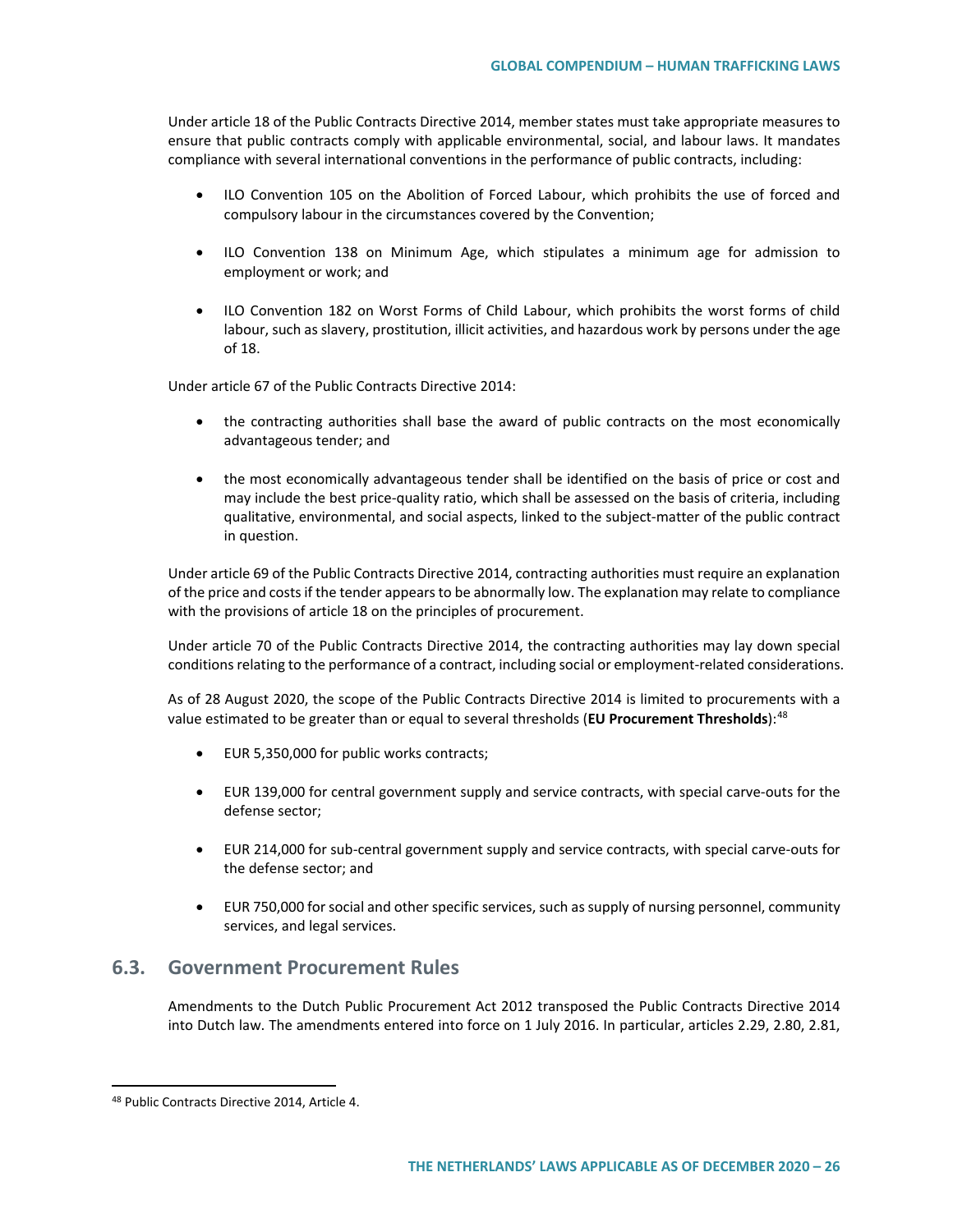and 2.114–2.116 of the Act apply only to procurements with a value estimated to be greater than or equal to the FU Procurement Thresholds.<sup>[49](#page-26-0)</sup>

On 16 October 2009, in a letter to the House of Representatives,<sup>[50](#page-26-1)</sup> the Minister for Housing, Spatial Planning and the Environment, the Minister for Social Affairs and Employment, and the Minister for Development Cooperation set out social criteria applicable to government procurements with a value greater than or equal to the EU Procurement Thresholds. These criteria became known as the International Social Conditions (**ISCs**).

The ISCs are incorporated as contractual clauses and are enforceable in line with ordinary contract law principles. The ISCs adopt several international standards aimed at preventing human trafficking:

- The ILO conventions discussed above;
- The Universal Declaration of Human Rights adopted by the UN General Assembly, which establishes the basic concepts of dignity and liberty and prohibits all forms of slavery;
- The International Covenant on Economic, Social and Cultural Rights adopted by the UN General Assembly, which recognizes the right of everyone to just and favorable working conditions; and
- Additional standards for some product groups that have value chain initiatives, such as coffee, tea, cocoa, textiles, flowers, and natural stone.

The ISCs are mandatory for central government tenders (i) at or above the EU Thresholds and (ii) for 10 product categories:<sup>[51](#page-26-2)</sup>

- 1. Work wear;
- 2. Catering;
- 3. Paper and printed matter;
- 4. Energy;
- 5. Resource management and waste disposal;
- 6. Office and computer supplies;
- 7. Laboratories;
- 8. ICT;
- 9. Data centers; and
- 10. Data connections.

<span id="page-26-0"></span> <sup>49</sup> Dutch Public Procurement Act 2012, Article 2.1.

<span id="page-26-1"></span><sup>50</sup> [KST 30196-82, 2009.](https://zoek.officielebekendmakingen.nl/kst-30196-82.html#v2.1)

<span id="page-26-2"></span><sup>51</sup> International Social Conditions Specification Text Manual (*[Handreiking bestektekst Internationale Sociale Voorwaarden](https://www.pianoo.nl/nl/document/14444/bestekteksten-internationale-sociale-voorwaarden)*) published by the Ministry of the Interior and Kingdom Relations (*Ministerie van Binnenlandse Zaken en Koninkrijksrelaties*), [version dated 07 September 2017.](https://www.pianoo.nl/sites/default/files/documents/documents/bestektekstisv-september2017-v2.docx)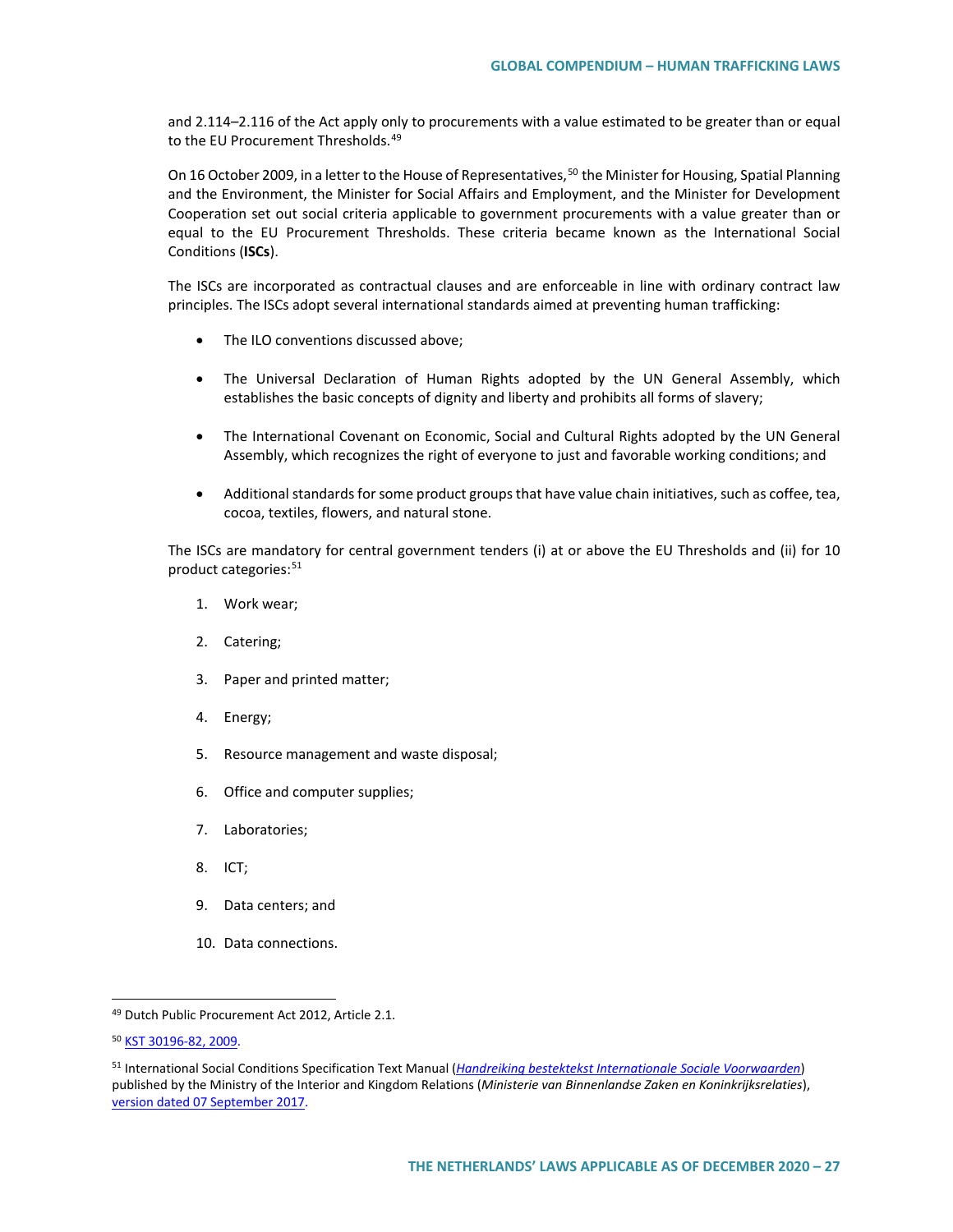|    | <b>REQUIREMENT</b>                                                                                                      | <b>TIMEFRAME</b>                             |
|----|-------------------------------------------------------------------------------------------------------------------------|----------------------------------------------|
| 1. | Risk analysis of the value chain mapping the risks                                                                      | Within 3 months after the tender is awarded  |
| 2. | Action plan to mitigate the risks contained in the<br>risk analysis                                                     | Within 6 months after the tender is awarded  |
| 3. | Reports on the activities undertaken by the<br>contractor that amount to a "reasonable effort"<br>to adhere to the ISCs | Annually during the lifetime of the contract |

### Furthermore, the contractors are subject to due diligence reporting requirements: $52$

# *6.3.1. Local Procurement Rules*

The Netherlands is a highly decentralized unitary state in which power is shared among the central government, 12 provinces, and 393 municipalities. In the Dutch system, each contracting authority is responsible for the management of its own public procurement procedure.<sup>[53](#page-27-1)</sup>

At the end of 2016, various Dutch Government actors jointly presented a single manifesto to the House of Representatives outlining their ambitions for socially responsible procurement. All signatories to the manifesto undertook to publish an action plan setting specific and measurable public procurement goals. These action plans may contain standard questions for contractors to answer about how they implement ISCs.<sup>[54](#page-27-2)</sup> By the end of the first quarter of 2019, 160 government entities at different levels had signed the manifesto, and over 100 action plans had been published.<sup>55</sup>

# **7. RESTITUTION AND VICTIM COMPENSATION**

# **7.1. Overview**

Countries have a duty under international human rights laws to provide victims of human rights violations with adequate and appropriate remedies and to protect them from further harm.<sup>[56](#page-27-4)</sup> In the Netherlands, victims of human trafficking have the right to obtain reimbursement of suffered tangible and intangible damages. Tangible damages under Dutch law are damages and losses that can be expressed in monetary terms. This entails both incurred losses and missed profits. Tangible damages are, for example, financial damage due to withholding of income, damage to property, or medical expenses. Intangible damage is damage caused by grief, pain, and loss of enjoyment in life resulting in psychological problems or physical pain.

<span id="page-27-0"></span> <sup>52</sup> Due Diligence Manual (*[Handreiking due diligence](https://www.pianoo.nl/nl/document/14142/handreiking-due-diligence-voor-bedrijven)*) published by the Ministry of the Interior and Kingdom Relations (*Ministerie van Binnenlandse Zaken en Koninkrijksrelaties*)[, version dated 01 April 2017.](https://www.pianoo.nl/sites/default/files/documents/documents/duediligence-handreikingvoorbedrijven-mei2017.pdf)

<span id="page-27-1"></span><sup>53</sup> PWC, Stock-taking of administrative capacity, systems and practices across the EU to ensure the compliance and quality of [public procurement involving European Structural and Investment \(ESI\) Funds, Final Report: Country Profiles](https://op.europa.eu/en/publication-detail/-/publication/60bf8ebc-0204-11e6-b713-01aa75ed71a1) (Publications Office of the European Union 2016).

<span id="page-27-2"></span><sup>54</sup> KST 30196-487, 2016.

<span id="page-27-3"></span><sup>55</sup> Ministry of Foreign Affairs of the Netherlands (*Ministerie van Buitenlandse Zaken*)[, IOB Evaluation no 433 –](https://english.iob-evaluatie.nl/publications/evaluations/2019/09/01/433-%E2%80%93-iob-%E2%80%93-evaluation-of-the-dutch-governments-policy-on-international-responsible-business-conduct-2012-2018-%E2%80%93-mind-the-governance-gap-map-the-chain) Mind the [Governance Gap, Map the Chain](https://english.iob-evaluatie.nl/publications/evaluations/2019/09/01/433-%E2%80%93-iob-%E2%80%93-evaluation-of-the-dutch-governments-policy-on-international-responsible-business-conduct-2012-2018-%E2%80%93-mind-the-governance-gap-map-the-chain) (2019).

<span id="page-27-4"></span><sup>&</sup>lt;sup>56</sup> Commentary Recommended Principles and Guidelines on Human Rights and Human Trafficking, United Nations Human Rights, Office of the High Commissioner for Human Rights, 2010, pp. 141–151; Report of the Special Rapporteur on trafficking in persons, especially women and children, Joy NgoziEzeilo, 13 April 2011 (A/HRC/17/35), pp. 4–5.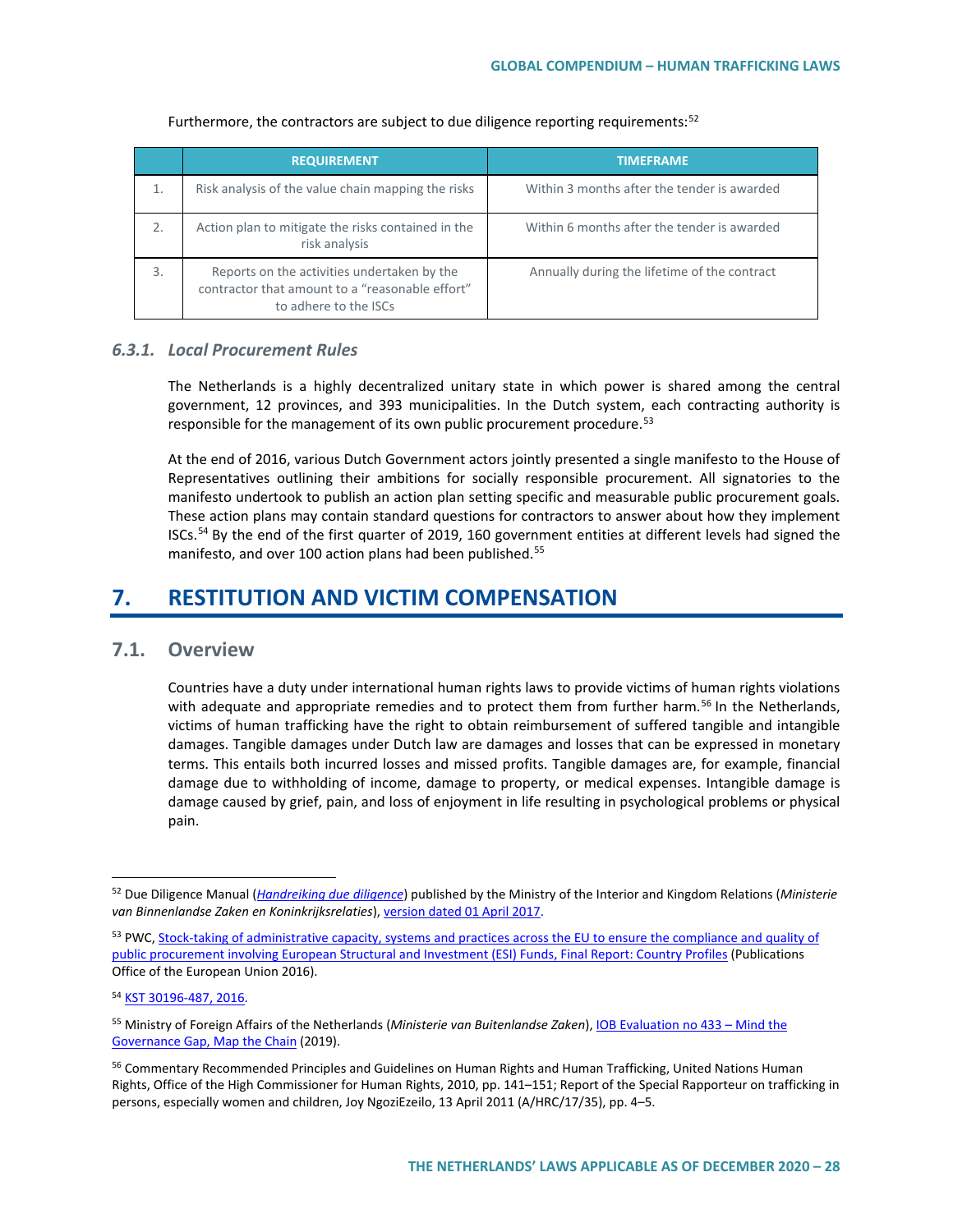There are three remedies to compensate a victim of human trafficking. First, a victim can claim compensation in the criminal proceeding in which the offender is prosecuted. In this process, the victim can join and file a civil claim for compensation. In addition, the court may impose compensation measures. Second, a victim can claim compensation through civil proceedings. Civil proceedings are possible, but are usually only initiated if the criminal proceedings have awarded no or only partial compensation. Third, and as a last resort, a victim can apply to the Criminal Injuries Compensation Fund, which is only available for otherwise uncompensated claims.

# **7.2. Judicial Process**

### *7.2.1. Criminal proceedings*

A victim of human trafficking can obtain compensation in criminal proceedings in three ways:<sup>[57](#page-28-0)</sup>

- the victim can join criminal proceedings and file a civil claim against the suspect;
- the court can impose a compensation measure;
- the judge can decide to impose a special condition on sentencing; however, in practice, judges rarely use this option.

Victims of human trafficking may join the criminal proceedings against the offender with a civil claim for full or partial compensation for their damages. They can write a "victim impact statement" to describe the impact and consequences of the human trafficking offence (*e.g.,* emotional distress or financial loss). This so-called injured party claim is a civil claim attached to a criminal procedure. Consequently, the criminal court decides whether the claim is admissible. If a claim is admissible, the criminal court will decide the amount that the offender must pay, and it can impose a criminal compensation order to enforce the sanction. This means that an offender who fails to make the payment faces a period of substitute detention. However, the handling of the civil claim should "not pose a disproportionate burden on the criminal process."

In January 2011, the Act on Strengthening the Positions of Victims in Crimes entered into force. Victims of violent crimes and sexual offences can seek an advance payment from the state if:

- the offender was convicted and ordered to pay damages to the victim as part of the criminal sentence; and
- the offender fails to pay these damages for a period of eight months after the sentence has become final.

According to several studies (CoMensha, 2013; FairWork, 2013; National Rapporteur on Human Trafficking, 2012), only 4% of registered human trafficking victims claim compensation in criminal proceedings. Investigation authorities and the Public Prosecutor Service have a duty to inform the victim about the possibilities of obtaining compensation.

Victims who do not have a residence permit will receive a temporary residence permit from the IND, if a victim decides to report the crime or otherwise cooperate with the criminal investigation.

<span id="page-28-0"></span> <sup>57</sup> Article 51f–51h of the Code of Criminal Procedure.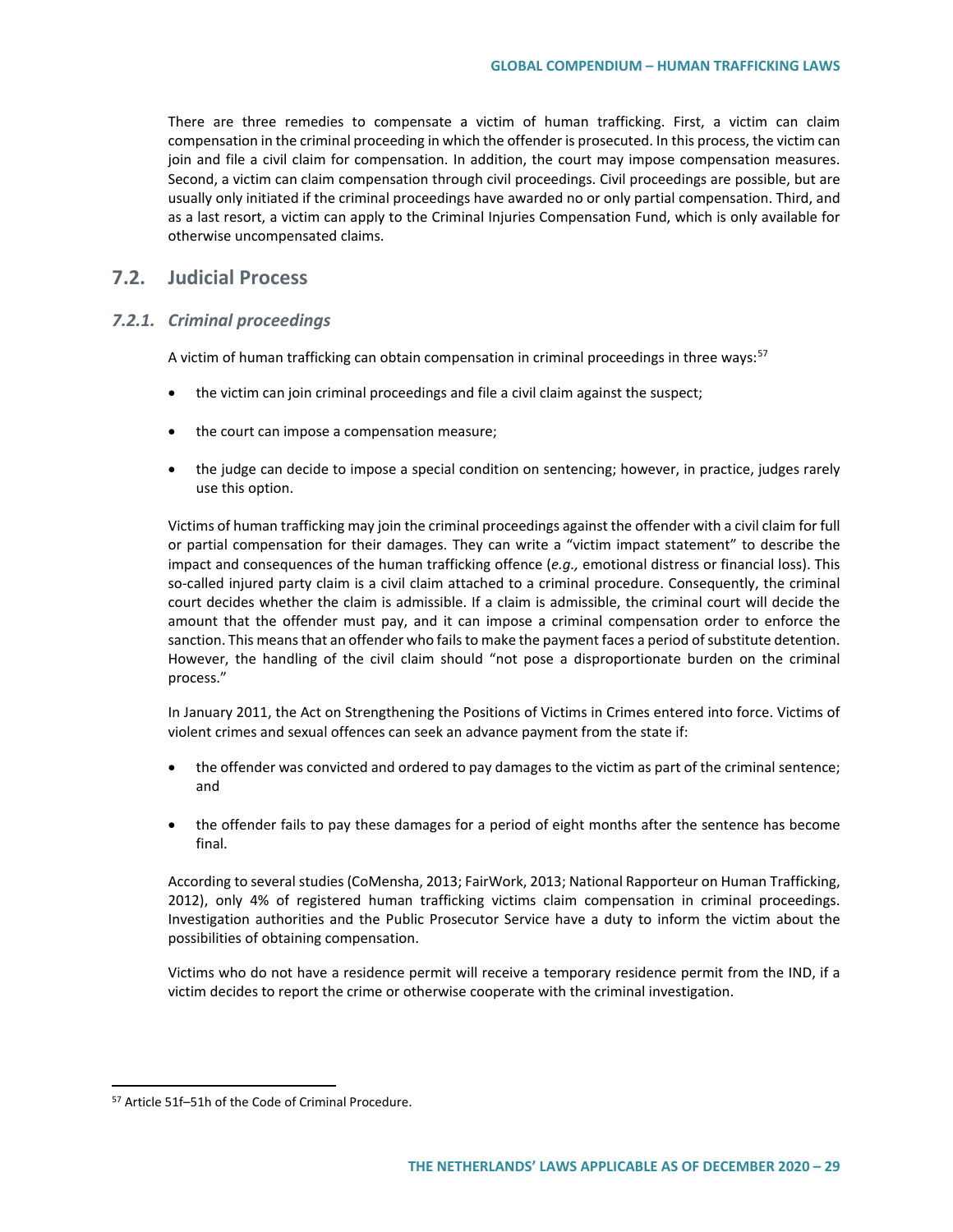## *7.2.2. Civil proceedings*

Any victim can claim compensation from an offender in civil proceedings. In practice, human trafficking victims seldom bring civil proceedings, especially not in cases of sexual exploitation. According to a study by FairWork, in 2013, no victims sought compensation through the civil courts that year. Civil proceedings are expensive and time-consuming. The outcome of the proceedings is uncertain, because victims have the burden of producing evidence and proving their claims, even though facts proven in the criminal case are accepted as evidence in the civil case. Further, collecting a favourable judgment isthe victim's responsibility. The FairWork Foundation reports that victims of labour exploitation have brought claims for unpaid wages.

# **7.3. Fund for Financial Aid for Victims of Violent Crimes**

## *7.3.1. General*

The Criminal Injuries Compensation Fund provides financial compensation to victims of violent crimes committed in the Netherlands. The Fund can compensate a victim for an amount between EUR 1,000 and EUR 35,000. Applications to the Fund are permitted only for otherwise uncompensated claims. The Fund is an independent part of the Ministry of Security and Justice.

## *7.3.2. Victims*

To access financial aid through the Fund, victims of human trafficking must prove that they have been victims of intentional acts of violence that resulted in serious physical or psychological injuries. It is not required that the offender is prosecuted or sentenced. Victims are eligible if there has been sexual exploitation or the removal of organs in the Netherlands or if the human trafficking involved frequent physical violence or threats of physical violence over a longer period. In other cases of exploitation, the severity of the injury must be medically proven. The victims' nationality or residency status is not of importance. If the victims died, a relative can submit the application.

## *7.3.3. Application process and determination of amount*

Application forms are available on the Criminal Injuries Compensation Fund's website<sup>[58](#page-29-0)</sup> and must, in principle, be submitted within 10 years after the violent crime was committed or the victim's death. The application form must submit evidence, such as police reports, medical reports, receipts, and losses. Sometimes the Fund will have to carry out a further investigation, for example by contacting police and medical experts. On average, the Fund will decide a claim within four months. In case of a favourable decision, the Fund will make the payment within three weeks. The victim must report to the Fund any compensation received after the Fund's payment from, for example, the offender or an insurance company.

The amount granted to a victim depends on several factors. The Fund works with a list of injuries that it has developed in cooperation with its medical advisers. The list indicates the amount of compensation for the type of intangible damage, distinguishing between physical and psychological injuries. The list has eight categories linked to increasing amounts of compensation. On the basis of the nature and severity of the injury, the Fund will determine which category applies. The more severe the injury, the higher the amount of compensation. The final amount will depend on the specific characteristics of the case. The amount will be reduced if: (i) the victim has participated in the violence or criminal activities, or (ii) damages were (partly) compensated in another way, for instance by the offender or an insurance company.

If the victim does not agree with the Fund's decision, the victim can file an appeal within six weeks at the Commission Criminal Injuries Compensation Fund. Usually, the Commission will hear the victim in a special

<span id="page-29-0"></span><sup>58</sup> [https://www.schadefonds.nl/.](https://www.schadefonds.nl/)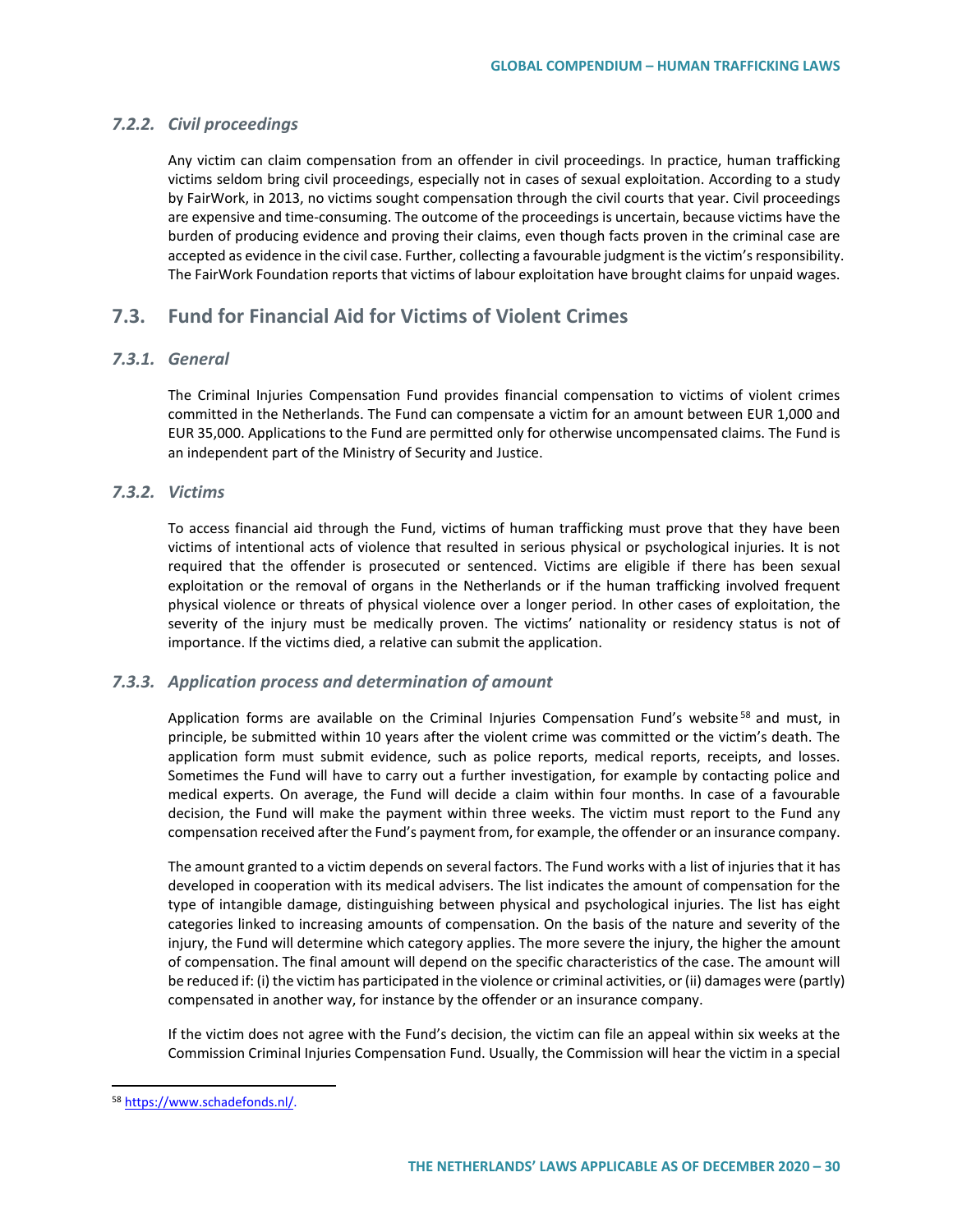hearing and then decide the appeal within six weeks after the hearing. If the victim disagrees with the Commission's decision, the victim can lodge an appeal at the Court of first instance.

# **8. THE NETHERLANDS' MULTIDISCIPLINARY/INTERAGENCY COOPERATION APPROACH**

## **8.1. Overview**

In the Netherlands, central and local government units and NGOs collaborate to combat human trafficking. This section provides an overview of the organizations that work to prevent and investigate human trafficking and labour exploitation and that assist victims. It also summarizes the Dutch Government's program "Together Against Human Trafficking."

# **8.2. National Institutional Coordination**

### *8.2.1. Task Force on Human Trafficking*

The Task Force on Human Trafficking is a network of the Public Prosecution Service, the police, municipalities, and civil society organizations. It enhances the Netherlands' approach to human trafficking by closely monitoring the latest developments and drawing up plans together.

### *8.2.2. Role of municipalities in combating human trafficking*

Dutch municipalities are the third tier of public administration in the Netherlands after the central government and the provinces. As of January 2020, there are 355 municipalities and three special municipalities in the Netherlands.

Municipalities are partly responsible for helping to prevent human trafficking and for providing assistance and shelter to victims. By 2022, every municipality must have a clear approach to human trafficking. Municipalities are in constant contact with various chain partners and can use administrative resources to tackle human trafficking.

A municipality complies with the basic administrative approach to human trafficking if the municipality:

- works on active detection of human trafficking;
- has an official who acts as a contact person within the municipality, is familiar with the administrative options for taking action against human trafficking, and is familiar with the authorities that assist victims of human trafficking; and
- has a policy and local regulations that support the municipality's approach to human trafficking (including a policy aimed at providing information and assistance to sex workers and victims of sexual exploitation).

## *8.2.3. Victim assistance*

CoMensha is a national organization that is committed to standing up for the rights and interests of victims of human trafficking in the Netherlands and abroad, including the Dutch Caribbean. CoMensha provides insight into the nature and extent of human trafficking in the Netherlands on the basis of data registration. In addition, it coordinates initial care or shelter for victims and identifies potential hurdles in the overall approach to human trafficking, recommending steps where necessary. Furthermore, CoMensha invests in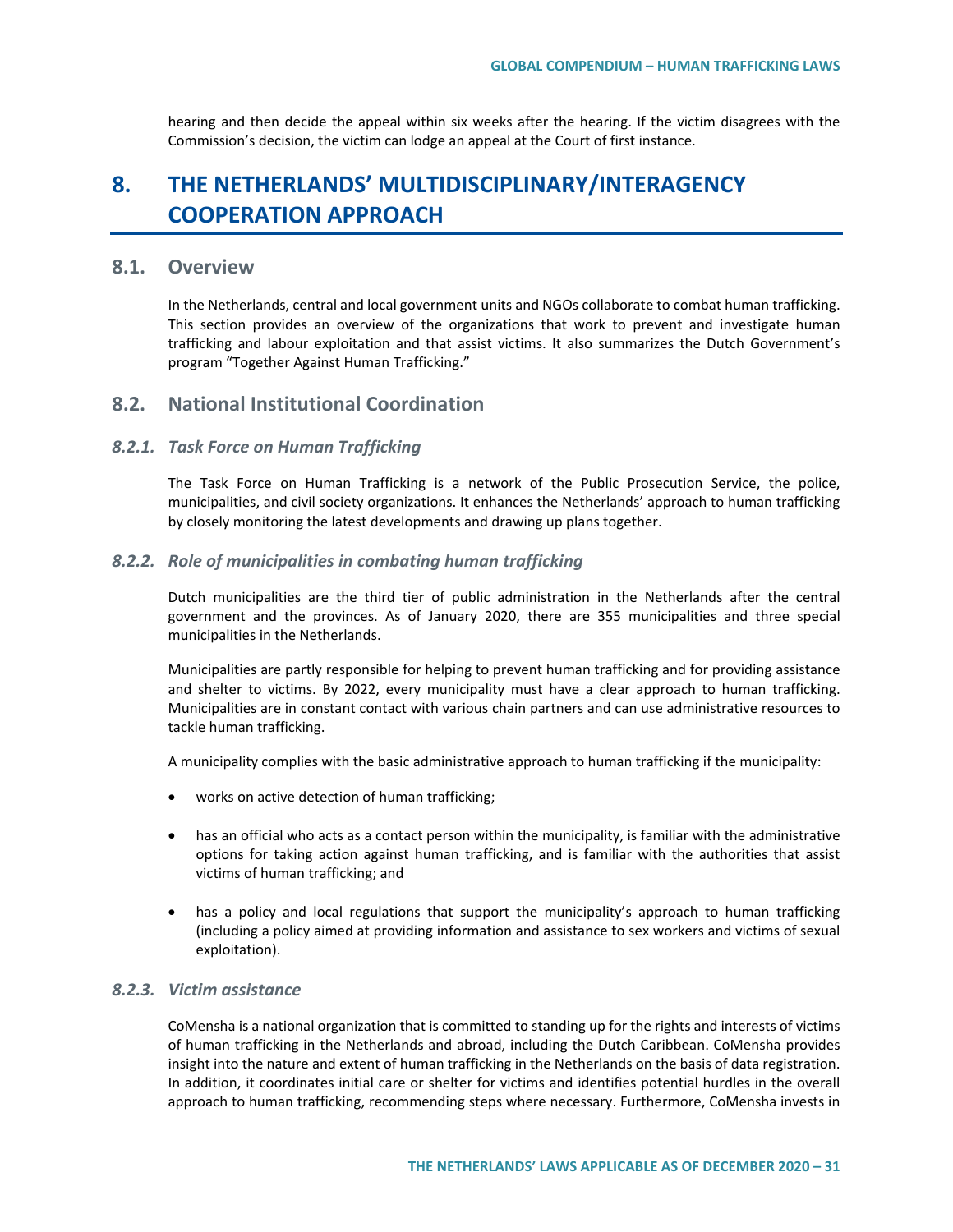fostering a better awareness of human trafficking and provides training sessions on identifying human trafficking practices.

CoMensha acts as an intermediary for and advises on the initial care, placement, and assistance of potential victims of human trafficking. Registration for the Categorical Accommodation and Assistance for Victims of Trafficking in Human Beings is conducted through CoMensha. CoMensha's national help desk is intended for potential victims, civilians, and professionals alike, as well as anyone with questions regarding human trafficking practices. The help desk mainly advises professional partners, such as aid workers, shelters, law enforcement authorities, the Government, lawyers, and reception centers for asylum seekers, on providing assistance to victims. It also answers legal questions on the reflection period, the reporting of human trafficking offences, and residence permits.

CoMensha registers the details of all victims of human trafficking in the Netherlands. It collects data on the specific industry, country of origin, age, and the person reporting the crime. This information is anonymized and used by organizations, such as the Ministry of Security and Justice and the National Rapporteur on Human Trafficking, to map human trafficking practices in the Netherlands. CoMensha recommends strategies to combat human trafficking and highlights any obstacles and policy issues. CoMensha works closely with law enforcement authorities, aid workers, shelters, regional and national authorities, and international partners, as well as the La Strada International Network and the EU Civil Society Platform against Trafficking in Human Beings.

### *8.2.4. Reporting bodies*

Any suspicions of human trafficking practices can be reported to the police. Anonymous crime reports also can be made to Crime Stoppers Netherlands.

CoMensha has a registration facility on its website to register victims of human trafficking.

The Inspectorate SZW (refer to Section 5.1.) investigates labour exploitation. The Inspectorate SZW follows up on victims' reports of crimes and subsequently contacts the Aliens, Identification and Human Trafficking department of the police to ensure that victims can use the Residence Scheme for Victims of Human Trafficking.

#### *8.2.5. Immigration and Naturalization Service*

The IND has an important role in the early identification of human trafficking by reporting any indications or suspicions of human trafficking to the investigative authorities. It also implements the Residence Scheme for Human Trafficking, which provides housing for victims and witnesses reporting human trafficking.

Under this scheme, suspected victims without residence permits are allowed a reflection period of up to three months to decide whether to report a human trafficking offence or cooperate in a criminal investigation. Their departure is suspended during this time. Victims who decide to report or participate in a criminal investigation receive a temporary permit for the duration of the criminal investigation and criminal proceeding. After this period, a victim can apply on non-temporary humanitarian grounds for a residence permit that may be issued if: (i) the public prosecutor decides to prosecute; (ii) the lawsuit is still pending and the victim has had a temporary residence permit under the Residence Scheme for Victims of Human Trafficking for at least three consecutive years; or (iii) there are special, individual reasons for allowing the victim to stay in the Netherlands (such as the risk of reprisals upon return). The IND also can refuse or withdraw residence permits for persons proven to be involved in an (attempted) human trafficking offence.

In tackling human trafficking, the IND works closely with various chain partners, including the police and the Public Prosecution Service. The IND is also a partner of the Expertise Center for Human Trafficking and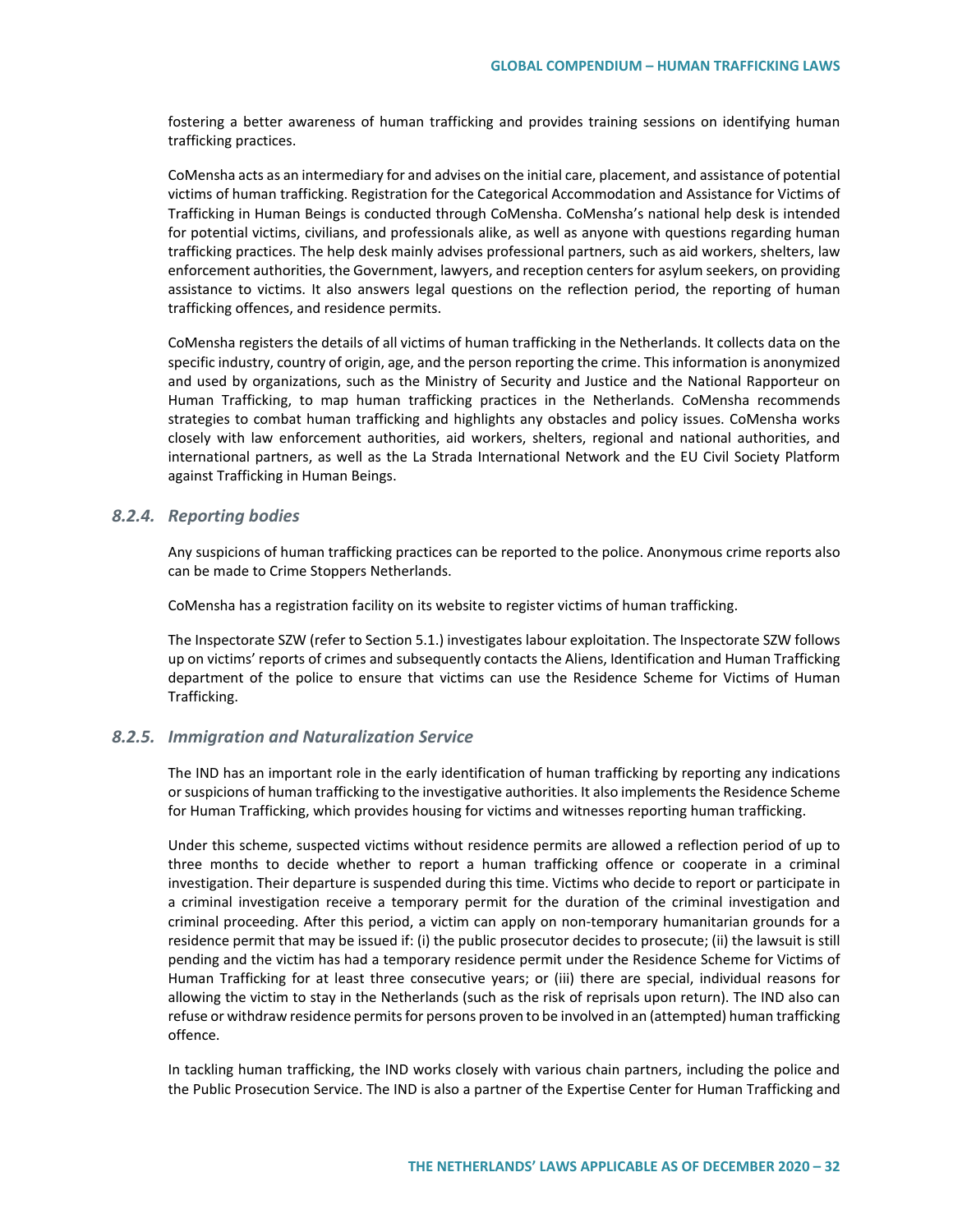Human Smuggling. In addition, the IND participates in national and international projects and initiatives to combat human trafficking.

## *8.2.6. FairWork*

FairWork is a foundation committed to preventing and combating modern slavery in the Netherlands, making victims heard, and providing them with support. The organization focuses on human trafficking practices outside of the sex industry, more commonly known as labour exploitation. FairWork acts as a development center to detect and assist victims of labour exploitation, as well as to train professionals.

FairWork focuses primarily on victims of labour exploitation who have come to the Netherlands as migrants. Cultural mediators and volunteers who act as a bridge between victims and the Dutch authorities put victims in contact with FairWork. FairWork informs potential victims of their rights to employment, protection, compensation, and unpaid wages. FairWork also provides assistance in reporting crimes, returning victims to their country of origin, filing reports to various institutions, and referring victims to other organizations.

Services provided by FairWork include:

- Legal assistance,
- Information about compensation,
- Assistance when returning to country of origin,
- Ambulatory care, and
- Practical support.

# **8.3. Together Against Human Trafficking**

"Together Against Human Trafficking" is the Dutch Government's integrated program for tackling sexual exploitation, labour exploitation, and criminal exploitation.

## *8.3.1. Goals and ambitions*

The stated goals of the "Together Against Human Trafficking" program are to:

- prevent people from becoming victims of human trafficking;
- quickly and adequately identify (potential) victims and remove them from the situation, providing the necessary care and support; and
- frustrate and tackle perpetrators by any means possible under both criminal and administrative law, such as erecting barriers, as well as preventing repeat offences.

## *8.3.2. Action Line 1: Further development of the basic approach to tackling human trafficking*

To detect victims of human trafficking, the Dutch Government is committed to:

• involving medical staff and youth services organizations in identifying potential instances of human trafficking;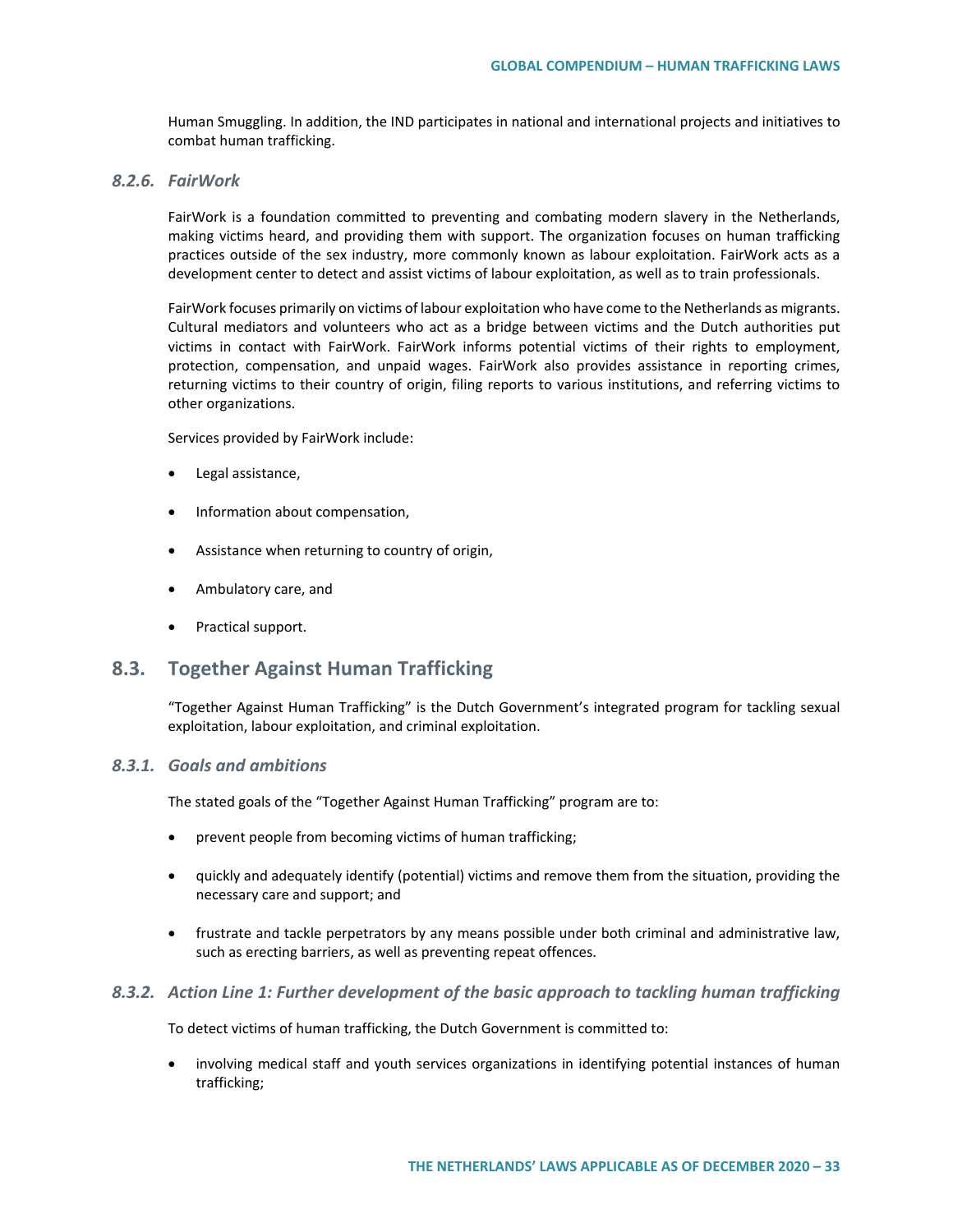- developing new information materials and disseminating existing resources to educate the public; and
- raising social awareness of human trafficking.

To detect the perpetrators of human trafficking, the Dutch Government is strengthening the investigative capacity of law enforcement agencies at both national and international levels. The Dutch Government is also looking into the possibility of using administrative law alongside criminal law to enable the authorities to act more often and more quickly. The interests of victims of human trafficking are given priority; in addition to the already existing rights to compensation, trial participation, shelter, and assistance. The Dutch Government is working on establishing safeguards to protect victims' privacy.

### *8.3.3. Action Line 2: Further development of the basic approach to tackling labour exploitation*

The Inspectorate SZW and the Ministry of Justice and Security are working on raising social awareness of labour exploitation. Furthermore, the Inspectorate SZW investigates and analyses groups that are vulnerable to labour exploitation and, based on the research results, chooses the appropriate means of intervention.

To improve enforcement, the Inspectorate SZW is developing a platform for recording and handling all signs and reports of labour exploitation. A Quick Response Team has been set up to investigate those reports.

Victims of labour exploitation are entitled to the same protections as victims of human trafficking. The Ministry of Social Affairs and Employment will explore how to simplify the process for labour exploitation victims to claim overdue wages. There is also increased focus on cases that do not fall within the legal definition of labour exploitation because they lack coercion or deception, but nevertheless result in a "serious disadvantage" to employees, such as long working days, underpaid work, or poor working conditions. Also, various NGOs and public bodies are holding meetings on helping victims to find employment.

#### *8.3.4. Action Line 3: Victim and perpetrator prevention*

Dutch businesses are expected to apply the OECD Guidelines and the UN Guiding Principles and to carry out due diligence on their supply chains.

There is also increased interaction with the youth community to better educate young people on the various shapes and forms of human trafficking.

Because the migrant population is particularly at risk of human trafficking, awareness-raising campaigns are aimed at this particular segment.

### *8.3.5. Action Line 4: Strengthening the municipal approach*

Because human trafficking often manifests itself at a local level, municipalities are an important partner in the integrated approach to trafficking. For this reason, every Dutch municipality has been asked to develop an approach to tackling human trafficking. The independent foundation Centre for Crime Prevention and Safety supports the municipalities.

All Registration of Non-Residents counter employees have received training on recognizing the signs of human trafficking. There are plans to roll out similar training to other municipal employees.